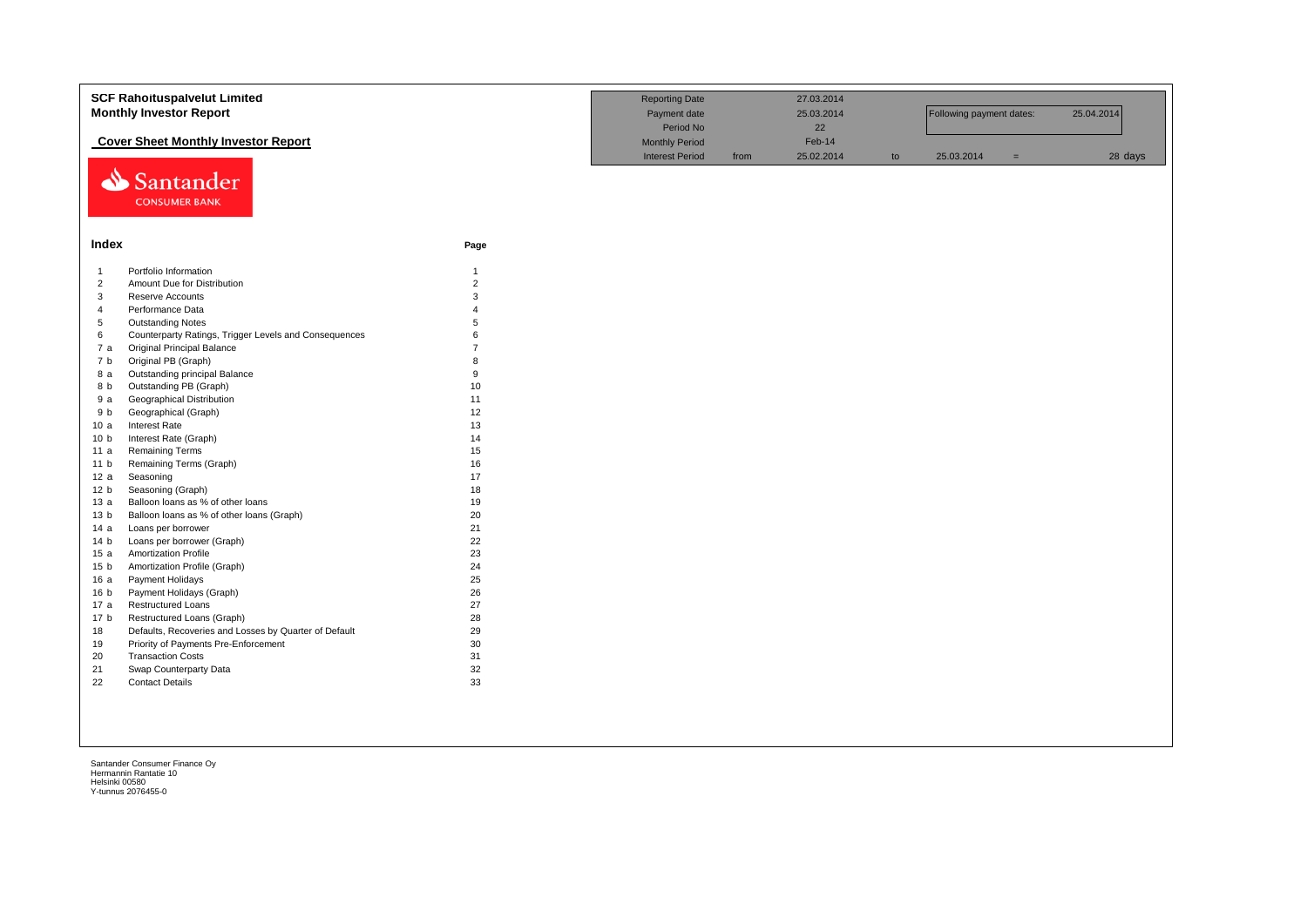| <b>SCF Rahoituspalvelut Limited</b>                  |                               | <b>Reporting Date</b>         | 27.03.2014         |                   |         |
|------------------------------------------------------|-------------------------------|-------------------------------|--------------------|-------------------|---------|
| <b>Monthly Investor Report</b>                       |                               | Payment date                  | 25.03.2014         |                   |         |
|                                                      |                               | Period No                     | 22                 |                   |         |
| 1. Portfolio Information                             |                               | <b>Monthly Period</b>         | Feb-14             |                   |         |
|                                                      |                               | <b>Interest Period</b>        | from<br>25.02.2014 | to $25.03.2014 =$ | 28 days |
| Santander<br>⇘<br><b>CONSUMER BANK</b>               |                               |                               |                    |                   |         |
|                                                      | <b>Current Period</b>         | <b>Previous Period</b>        |                    |                   |         |
|                                                      |                               |                               |                    |                   |         |
|                                                      | <b>Aggregated Outstanding</b> | <b>Aggregated Outstanding</b> |                    |                   |         |
| <b>Outstanding receivables</b>                       | <b>Principal Amount</b>       | <b>Principal Amount</b>       |                    |                   |         |
| <b>Opening balance</b>                               | 119 056 072,90 EUR            | 130 149 969,63 EUR            |                    |                   |         |
| Scheduled Loan Principal Repayments                  | 4 952 755,63 EUR              | 5702 006,89 EUR               |                    |                   |         |
| Prepayments                                          | 3744 237,27 EUR               | 5 274 724,58 EUR              |                    |                   |         |
| <b>Deemed Collections</b>                            | <b>EUR</b><br>$\sim 10$       | - EUR                         |                    |                   |         |
| <b>Total Principal Payments Received</b>             | 8 696 992,90 EUR              | 10 976 731,47 EUR             |                    |                   |         |
|                                                      |                               |                               |                    |                   |         |
| New Defaulted Auto Loans in Period                   | 125 700,88<br><b>EUR</b>      | <b>EUR</b><br>117 165,26 EUR  |                    |                   |         |
| <b>Closing Balance</b>                               | 110 233 379,12 EUR            | 119 056 072,90 EUR            |                    |                   |         |
|                                                      |                               |                               |                    |                   |         |
|                                                      |                               |                               |                    |                   |         |
| <b>Total revenue collections</b>                     |                               |                               |                    |                   |         |
| Revenue and fees received on loan balances           | 635 588,42 EUR                | 762 343,14 EUR                |                    |                   |         |
| recoveries on loans in default                       | 60 860,30 EUR                 | 106 264,16 EUR                |                    |                   |         |
| of which proceeds from bad debt sales                | EUR<br>$\sim$                 | - EUR                         |                    |                   |         |
| of which due to proceeds exceeding valuation         | <b>EUR</b><br>$\sim$          | <b>EUR</b><br>$\sim 10$       |                    |                   |         |
| Total revenue received in period                     | 696 448,72 EUR                | 868 607,30 EUR                |                    |                   |         |
|                                                      |                               |                               |                    |                   |         |
| # Loans                                              |                               |                               |                    |                   |         |
| At beginning of period                               | 18 293 Loans                  | 19 445 Loans                  |                    |                   |         |
| Paid in full<br>Repurchased (Deemed Collections)     | 901 Loans                     | 1 128 Loans                   |                    |                   |         |
| New loans into Default                               | Loans<br>$\sim 100$           | - Loans                       |                    |                   |         |
| of which required payment to customer upon valuation | 17 Loans<br>1 Loans           | 24 Loans<br>1 Loans           |                    |                   |         |
| At end of period                                     | 17 375 Loans                  | 18 293 Loans                  |                    |                   |         |
|                                                      |                               |                               |                    |                   |         |
|                                                      |                               |                               |                    |                   |         |
|                                                      |                               |                               |                    |                   |         |
| Weighted Average Loan Return                         | 7,13%                         |                               |                    |                   |         |
|                                                      |                               |                               |                    |                   |         |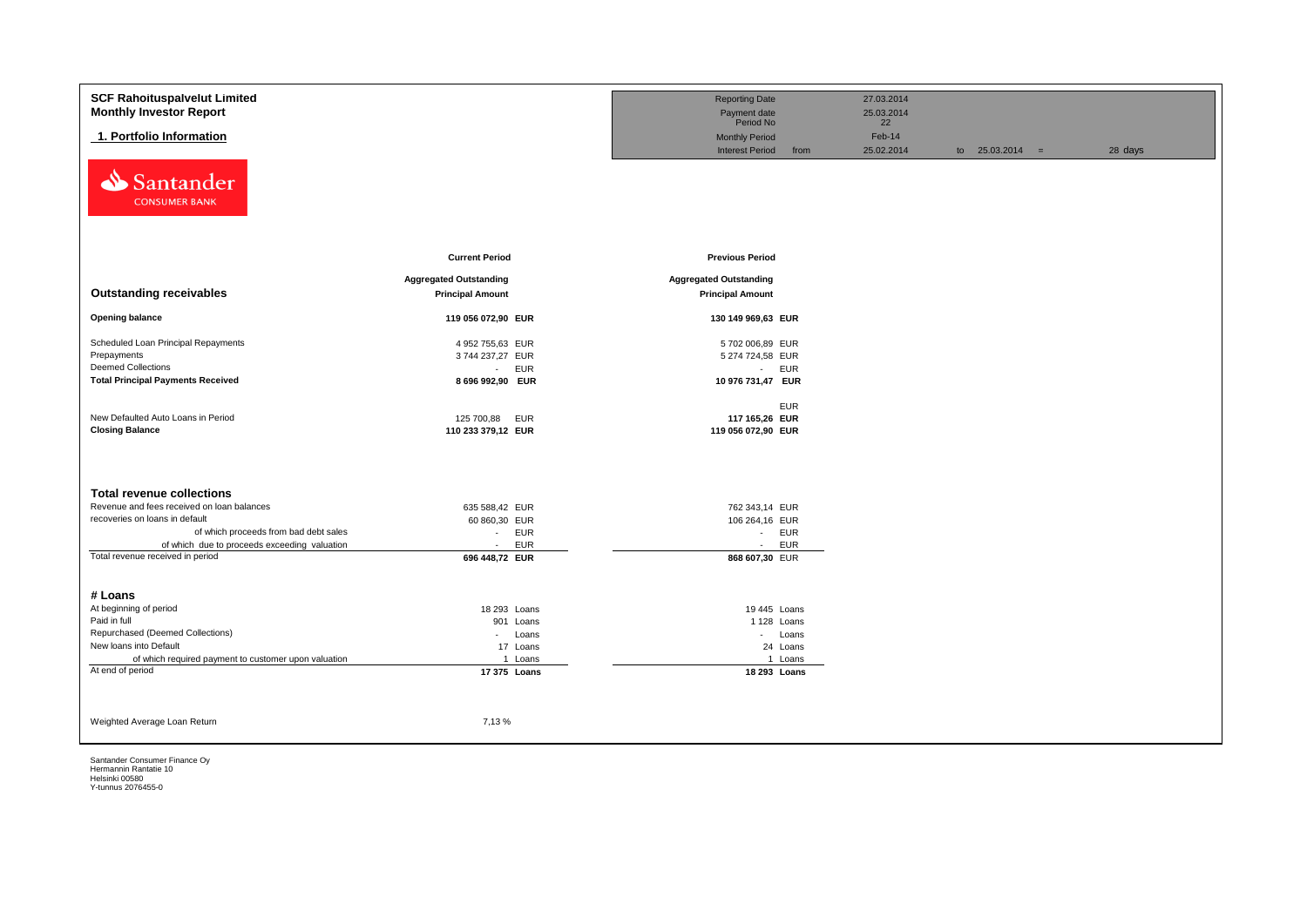| <b>SCF Rahoituspalvelut Limited</b><br><b>Monthly Investor Report</b><br>2. Amount Due for Distribution<br>Santander<br><b>CONSUMER BANK</b>                                                                                                                                                                                                                                   |                                                                                                 | <b>Reporting Date</b><br>Payment date<br>Period No<br><b>Monthly Period</b><br><b>Interest Period</b> | 27.03.2014<br>25.03.2014<br>22<br>Feb-14<br>25.02.2014<br>from | to | 25.03.2014 | 28 days<br>$=$ |
|--------------------------------------------------------------------------------------------------------------------------------------------------------------------------------------------------------------------------------------------------------------------------------------------------------------------------------------------------------------------------------|-------------------------------------------------------------------------------------------------|-------------------------------------------------------------------------------------------------------|----------------------------------------------------------------|----|------------|----------------|
| <b>Purchaser Available Distribution Amount</b>                                                                                                                                                                                                                                                                                                                                 | <b>Current Period</b>                                                                           |                                                                                                       |                                                                |    |            |                |
| a. Collections (Principal, interest, and fee etc)<br>b. Stamp Duty, Taxes, Liabilities etc. Paid by the Seller to the Purchaser<br>c. Default, Interest, Indemnities etc Paid by the Seller to the Purchaser<br>d. Other amounts Paid by the Seller to the Purchaser<br>e. Interest Earned by the Purchaser<br><b>Total Amount for Purchaser Available Distribution Amount</b> | 9 393 441,62 EUR<br>0,00 EUR<br>0,00 EUR<br>0,00 EUR<br>0,00 EUR<br>9 393 441,62 EUR            |                                                                                                       |                                                                |    |            |                |
| <b>Issuer Available Distribution Amount</b>                                                                                                                                                                                                                                                                                                                                    | <b>Current Period</b>                                                                           |                                                                                                       |                                                                |    |            |                |
| a. Amounts due to Issuer from Purchaser under the Loan Agreement<br>b. Reserve Fund<br>c. Swap counterparty payment to the Issuer<br>d. Drawings under the Liquidity Facility<br>e. Interest Earned by the Issuer<br>Total Amount for Issuer Available Distribution Amount                                                                                                     | 9 328 291,52 EUR<br>3 571 654,41 EUR<br>0,00 EUR<br>0,00 EUR<br>179,79 EUR<br>12 900 125,72 EUR |                                                                                                       |                                                                |    |            |                |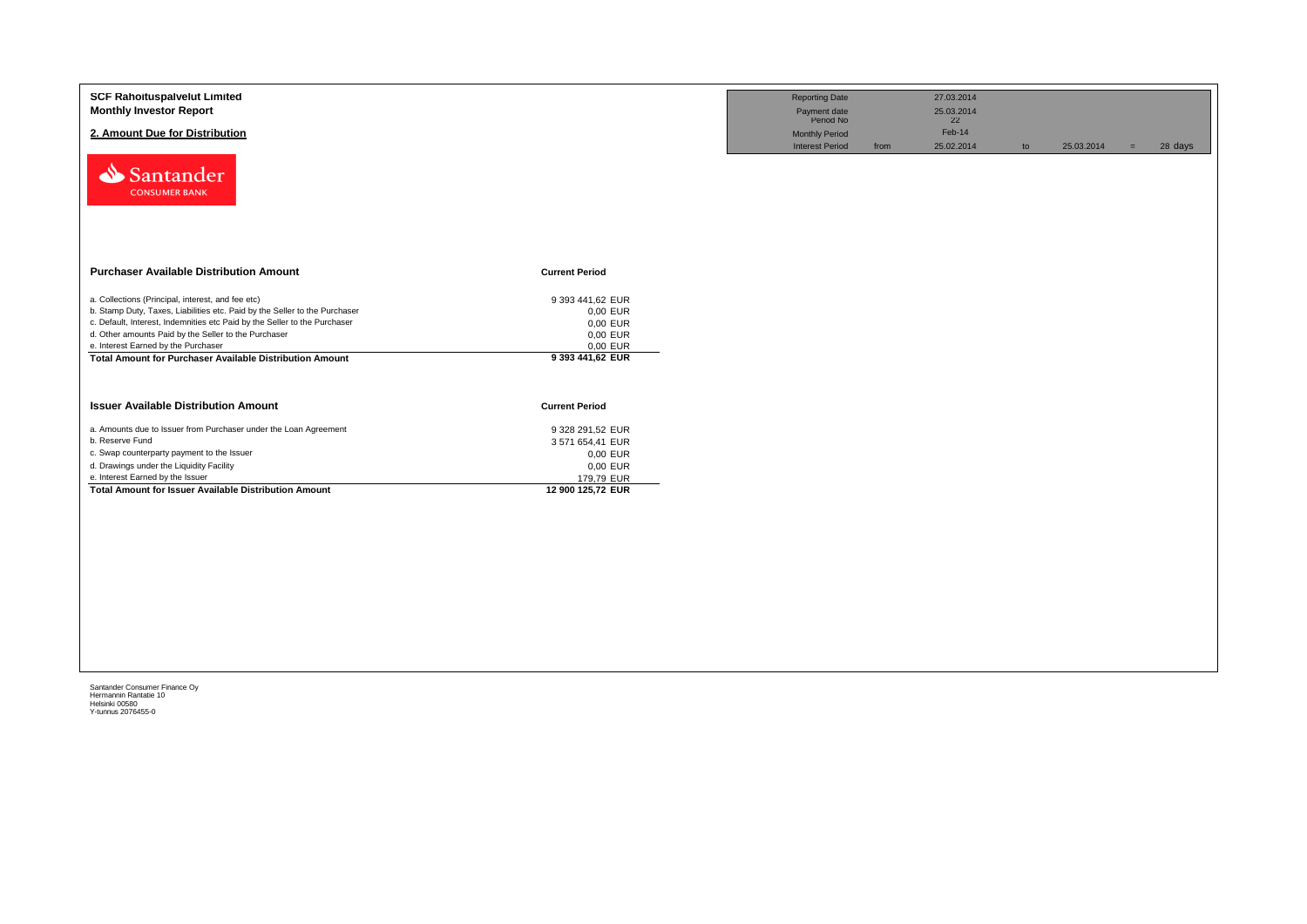| <b>SCF Rahoituspalvelut Limited</b><br><b>Monthly Investor Report</b>                                                                                                                                 |      | <b>Reporting Date</b><br>Payment date |            | 27.03.2014<br>25.03.2014 |    |            |     |         |
|-------------------------------------------------------------------------------------------------------------------------------------------------------------------------------------------------------|------|---------------------------------------|------------|--------------------------|----|------------|-----|---------|
|                                                                                                                                                                                                       |      | Period No                             |            | 22                       |    |            |     |         |
| 3. Reserve Accounts                                                                                                                                                                                   |      | <b>Monthly Period</b>                 |            | Feb-14                   |    |            |     |         |
| Santander<br><b>CONSUMER BANK</b>                                                                                                                                                                     |      | <b>Interest Period</b>                | from       | 25.02.2014               | to | 25.03.2014 | $=$ | 28 days |
| <b>Note Balance</b>                                                                                                                                                                                   |      |                                       |            |                          |    |            |     |         |
| <b>Beginning of Period</b>                                                                                                                                                                            |      | 119 055 147,00 EUR                    |            |                          |    |            |     |         |
| End of Period                                                                                                                                                                                         |      | 110 233 769,00 EUR                    |            |                          |    |            |     |         |
| <b>Reserve Fund</b>                                                                                                                                                                                   | in % |                                       |            |                          |    |            |     |         |
| <b>Beginning of Period</b>                                                                                                                                                                            | 3,0% | 3 571 654,41 EUR                      |            |                          |    |            |     |         |
| Cash Outflow                                                                                                                                                                                          |      | 3 571 654,41 EUR                      |            |                          |    |            |     |         |
| Cash Inflow                                                                                                                                                                                           |      | 3 307 013,07 EUR                      |            |                          |    |            |     |         |
| End of Period                                                                                                                                                                                         | 2,8% | 3 307 013,07 EUR                      |            |                          |    |            |     |         |
| Required Reserve Amount                                                                                                                                                                               | 2,8% | 3 307 013,07 EUR                      |            |                          |    |            |     |         |
| <b>Servicer Advance Reserve Fund</b>                                                                                                                                                                  |      |                                       |            |                          |    |            |     |         |
| Beginning of Period                                                                                                                                                                                   |      | 100 000,00 EUR                        |            |                          |    |            |     |         |
| Cash Outflow                                                                                                                                                                                          |      | $\sim$                                | <b>EUR</b> |                          |    |            |     |         |
| Cash Inflow                                                                                                                                                                                           |      | $\blacksquare$                        | <b>EUR</b> |                          |    |            |     |         |
| End of Period                                                                                                                                                                                         |      | 100 000,00 EUR                        |            |                          |    |            |     |         |
| Required Reserve Amount                                                                                                                                                                               |      | 100 000,00 EUR                        |            |                          |    |            |     |         |
| <b>Set-off from Deposits</b><br>No borrowers whose loans were sold to SCF Rahoituspalvelut Ltd held deposits with Santander Consumer Finance Oy. The risk of set-off from deposits is therefore zero. |      |                                       |            |                          |    |            |     |         |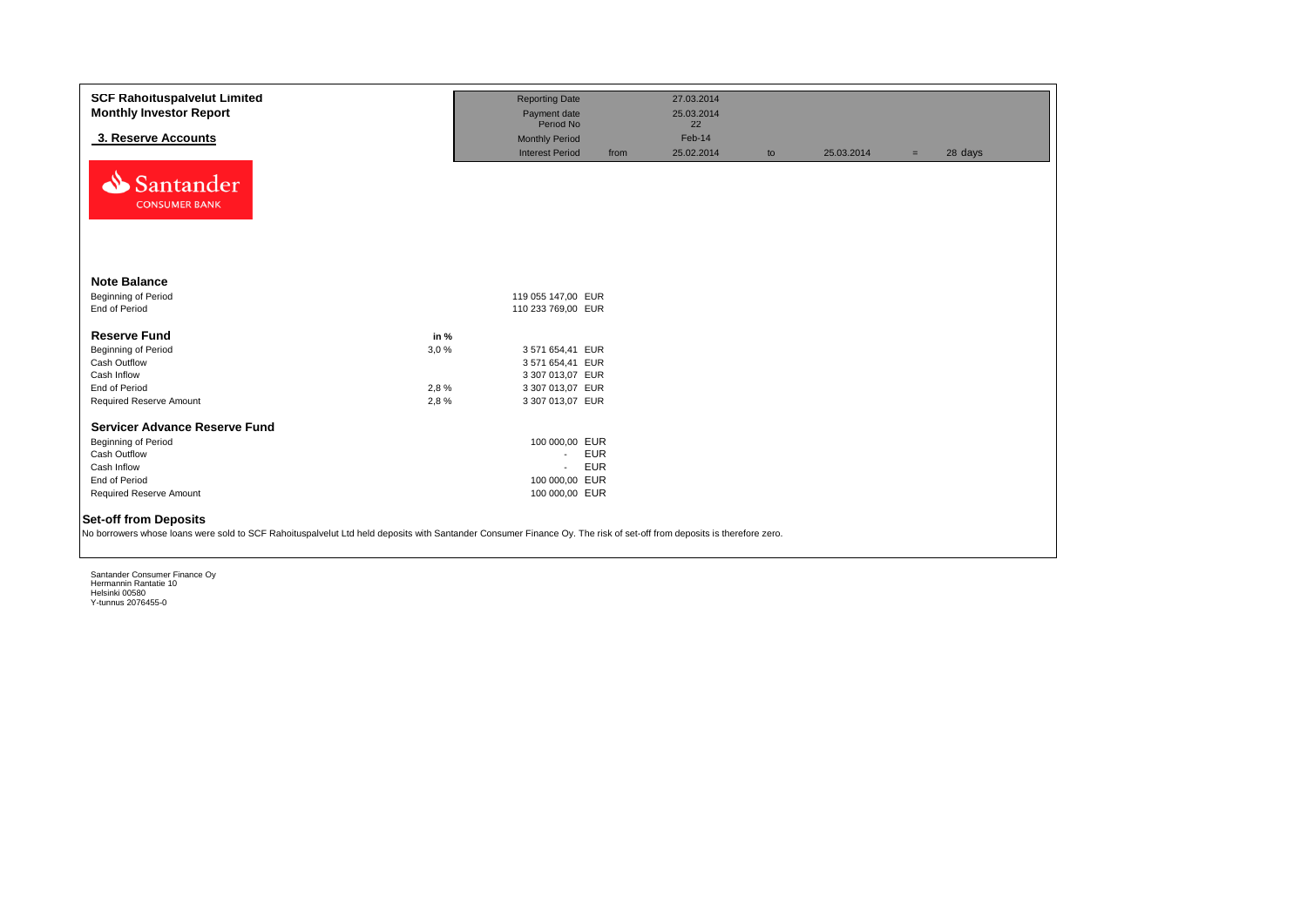| <b>SCF Rahoituspalvelut Limited</b><br><b>Monthly Investor Report</b><br>4. Performance Data |                               |                    |                   | <b>Reporting Date</b><br>Payment date<br>Period No<br><b>Monthly Period</b><br><b>Interest Period</b> | from | 27.03.2014<br>25.03.2014<br>22<br>Feb-14<br>25.02.2014 | $\mathsf{to}$ | 25.03.2014 | $=$ | 28 days |
|----------------------------------------------------------------------------------------------|-------------------------------|--------------------|-------------------|-------------------------------------------------------------------------------------------------------|------|--------------------------------------------------------|---------------|------------|-----|---------|
| Santander<br><b>CONSUMER BANK</b>                                                            |                               |                    |                   |                                                                                                       |      |                                                        |               |            |     |         |
| <b>Asset Balance</b>                                                                         |                               |                    |                   |                                                                                                       |      |                                                        |               |            |     |         |
| Beginning of Period                                                                          |                               | 119 056 072,90 EUR |                   |                                                                                                       |      |                                                        |               |            |     |         |
| End of Period                                                                                |                               | 110 233 379,12 EUR |                   |                                                                                                       |      |                                                        |               |            |     |         |
| <b>Portfolio Performance:</b><br><b>Performing Receivables:</b>                              | <b>EUR</b>                    | $\%$               | # loans           |                                                                                                       |      |                                                        |               |            |     |         |
| Current                                                                                      | 99 731 339,22<br>7 957 362,64 | 90,47%<br>7,22 %   | 15 897<br>1 1 4 0 |                                                                                                       |      |                                                        |               |            |     |         |
| 1-30 days past due                                                                           |                               |                    |                   |                                                                                                       |      |                                                        |               |            |     |         |
| <b>Delinquent Receivables:</b>                                                               |                               |                    |                   |                                                                                                       |      |                                                        |               |            |     |         |
| 31-60 days past due<br>61-90 days past due                                                   | 1 619 900,06<br>636 812,52    | 1,47%<br>0,58%     | 231<br>73         |                                                                                                       |      |                                                        |               |            |     |         |
| 91-120 days past due                                                                         | 162 369,44                    | 0,15%              | 22                |                                                                                                       |      |                                                        |               |            |     |         |
| 121-150 days past due                                                                        | 104 321,00                    | 0,09%              | 9                 |                                                                                                       |      |                                                        |               |            |     |         |
| 151-180 days past due                                                                        | 21 274,24                     | 0,02%              | $\mathbf{3}$      |                                                                                                       |      |                                                        |               |            |     |         |
| <b>Total Performing and Delinquent</b>                                                       | 110 233 379,12                | 100,00%            | 17 375            |                                                                                                       |      |                                                        |               |            |     |         |
|                                                                                              |                               |                    |                   |                                                                                                       |      |                                                        |               |            |     |         |
|                                                                                              |                               |                    |                   |                                                                                                       |      |                                                        |               |            |     |         |
| <b>Current Period Defaults</b><br><b>Cumulative Defaults</b>                                 | 125 700,88<br>2 956 517,00    |                    | 17<br>334         |                                                                                                       |      |                                                        |               |            |     |         |
| <b>Current Period Recoveries</b>                                                             | 60 860,30                     |                    |                   |                                                                                                       |      |                                                        |               |            |     |         |
| <b>Cumulative Recoveries</b>                                                                 | 1819 460,34                   |                    |                   |                                                                                                       |      |                                                        |               |            |     |         |
|                                                                                              |                               |                    |                   |                                                                                                       |      |                                                        |               |            |     |         |
|                                                                                              |                               |                    |                   |                                                                                                       |      |                                                        |               |            |     |         |
|                                                                                              |                               |                    |                   |                                                                                                       |      |                                                        |               |            |     |         |
|                                                                                              |                               |                    |                   |                                                                                                       |      |                                                        |               |            |     |         |
|                                                                                              |                               |                    |                   |                                                                                                       |      |                                                        |               |            |     |         |
|                                                                                              |                               |                    |                   |                                                                                                       |      |                                                        |               |            |     |         |
|                                                                                              |                               |                    |                   |                                                                                                       |      |                                                        |               |            |     |         |
|                                                                                              |                               |                    |                   |                                                                                                       |      |                                                        |               |            |     |         |
|                                                                                              |                               |                    |                   |                                                                                                       |      |                                                        |               |            |     |         |
|                                                                                              |                               |                    |                   |                                                                                                       |      |                                                        |               |            |     |         |
|                                                                                              |                               |                    |                   |                                                                                                       |      |                                                        |               |            |     |         |
|                                                                                              |                               |                    |                   |                                                                                                       |      |                                                        |               |            |     |         |
|                                                                                              |                               |                    |                   |                                                                                                       |      |                                                        |               |            |     |         |
|                                                                                              |                               |                    |                   |                                                                                                       |      |                                                        |               |            |     |         |
|                                                                                              |                               |                    |                   |                                                                                                       |      |                                                        |               |            |     |         |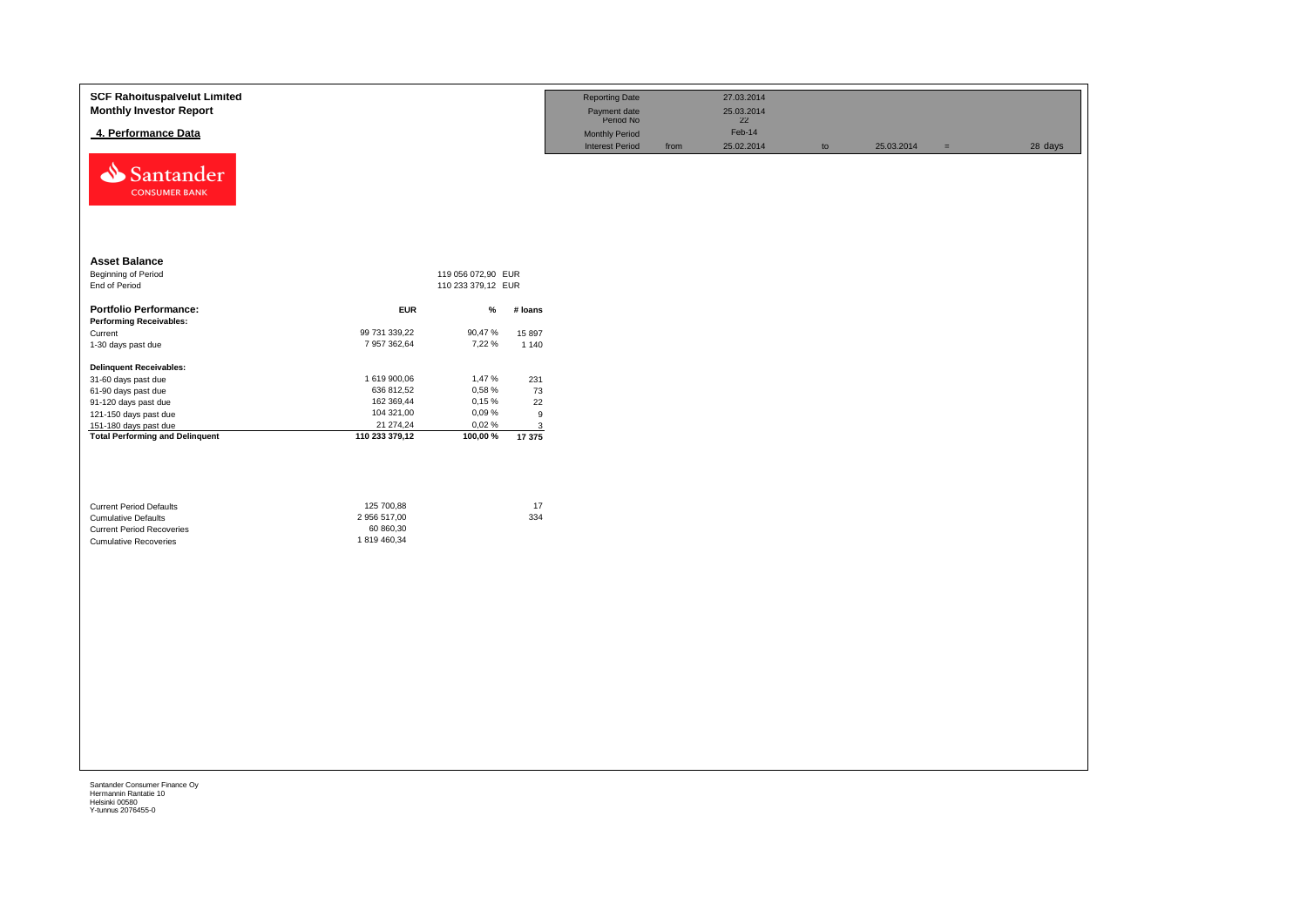| <b>SCF Rahoituspalvelut Limited</b> | <b>Reporting Date</b>     |      | 27.03.2014       |            |         |
|-------------------------------------|---------------------------|------|------------------|------------|---------|
| <b>Monthly Investor Report</b>      | Payment date<br>Period No |      | 25.03.2014<br>22 |            |         |
| 5. Outstanding Notes                | <b>Monthly Period</b>     |      | Feb-14           |            |         |
|                                     | <b>Interest Period</b>    | from | 25.02.2014       | 25.03.2014 | 28 days |



| . Note Balance                                        | <b>All Notes</b>   | <b>Class A</b>     | <b>Class A</b>            | <b>Class B</b>    | <b>Class B</b>   |
|-------------------------------------------------------|--------------------|--------------------|---------------------------|-------------------|------------------|
| <b>General Note Information</b>                       |                    |                    |                           |                   |                  |
| <b>ISIN Code</b>                                      |                    | N/A                | $\boldsymbol{\mathsf{x}}$ | N/A               | N/A              |
| Currency                                              |                    | <b>EUR</b>         | <b>EUR</b>                | <b>EUR</b>        | <b>EUR</b>       |
| Initial Tranching                                     | 100 %              | 83%                | 0%                        | 16 %              | 0,005%           |
| Legal Final Maturity Date                             |                    | 25.01.2020         | 25.01.2020                | 25.01.2020        | 25.01.2020       |
| Rating (Fitch/Moody's)                                |                    | AAAsf/Aaa(sf)      | AAAsf/Aaa(sf)             | N/A               | N/A              |
| Initial Notes Aggregate Principal Outstanding Balance | 481 959 000,00 EUR | 402 400 000,00 EUR | 35 000,00 EUR             | 79 500 000,00 EUR | 24000 EUR        |
| Initial Nominal per Note                              |                    | 100000.00 EUR      | 1000,00 EUR               | 100 000,00 EUR    | 1000 EUR         |
| Initial Number of Notes per Class                     | 4878               | 4024               | 35                        | 795               | 24               |
|                                                       |                    |                    |                           |                   |                  |
| <b>Current Note Information</b>                       |                    |                    |                           |                   |                  |
| Class Principal Outstanding Opening Balance           | 119 055 147.00 EUR | 39 527 708,95 EUR  | 3438,05 EUR               | 79 500 000,00 EUR | 24 000,00 EUR    |
| Available Distribution Amount                         | 9 393 441,62 EUR   |                    |                           |                   |                  |
| Amortisation                                          | 8 821 378.00 EUR   |                    |                           |                   |                  |
| Redemption per Class                                  | 8 821 378.00 EUR   | 8820608.00 EUR     | 770.00 EUR                | 0.00 EUR          | 0,00 EUR         |
| Redemption per Note                                   |                    | 2 192,00 EUR       | 22,00 EUR                 | 0,00 EUR          | 0,00 EUR         |
| Class Principal Outstanding Closing Balance           | 110 233 769,00 EUR | 30 707 098,15 EUR  | 2 670,85 EUR              | 79 500 000,00 EUR | EUR<br>24 000,00 |
| <b>Current Tranching</b>                              |                    | 27,86 %            | 0,00%                     | 72,12 %           | 0.02%            |
| Current Pool Factor                                   |                    | 0,08               | 0,08                      | 1,00              | 1,00             |

| 2. Payments to Investors per Note                  | <b>All Notes</b> | <b>Class A</b> | <b>Class A</b>                         | <b>Class B</b> | <b>Class B</b> |
|----------------------------------------------------|------------------|----------------|----------------------------------------|----------------|----------------|
| Interest Rate Basis: 1-M EURIBOR / Spread          | 0.22%            | 1.00 %         | 1.00 %                                 | 1.10%          | 1.10 %         |
| Day Count Convention                               |                  | 28,00          | 28,00                                  | 28,00          | 28,00          |
| <b>Interest Days</b>                               | 28               |                |                                        |                |                |
| Principal Outstanding per Note Beginning of Period |                  | 9822.99 EUR    | 98.23 EUR                              | 100 000.00 EUR | 1 000.00 EUR   |
| >Principal Repayment per note                      |                  | 2 192.00 EUR   | 21.92 EUR                              | 0.00 EUR       | 0.00 EUR       |
| Principal Outstanding per Note End of Period       |                  | 7630.99 EUR    | 76.31 EUR                              | 100 000.00 EUR | 1 000.00 EUR   |
| >Interest accrued for the period                   |                  | 9.00 EUR       | <b>EUR</b>                             | 103.00 EUR     | 1.00 EUR       |
| <b>Interest Payment</b>                            | 118 125.00       | 36 216,00 EUR  | <b>EUR</b><br>$\overline{\phantom{a}}$ | 81 885,00 EUR  | 24.00 EUR      |
| Interest Payment per Note                          |                  | 9,00 EUR       | <b>EUR</b>                             | 103,00 EUR     | 1,00 EUR       |
| 3. Credit Enhancements                             |                  |                |                                        |                |                |
| Initial total CE (Subordination, Reserve)          |                  | 18,00 %        |                                        |                | 1,50 %         |
| Current CE (incl. Excess Spread)                   |                  | 78,07%         |                                        |                | 5,93 %         |
| Current CE (excl. Excess Spread)                   |                  | 75,14 %        |                                        |                | 3,00%          |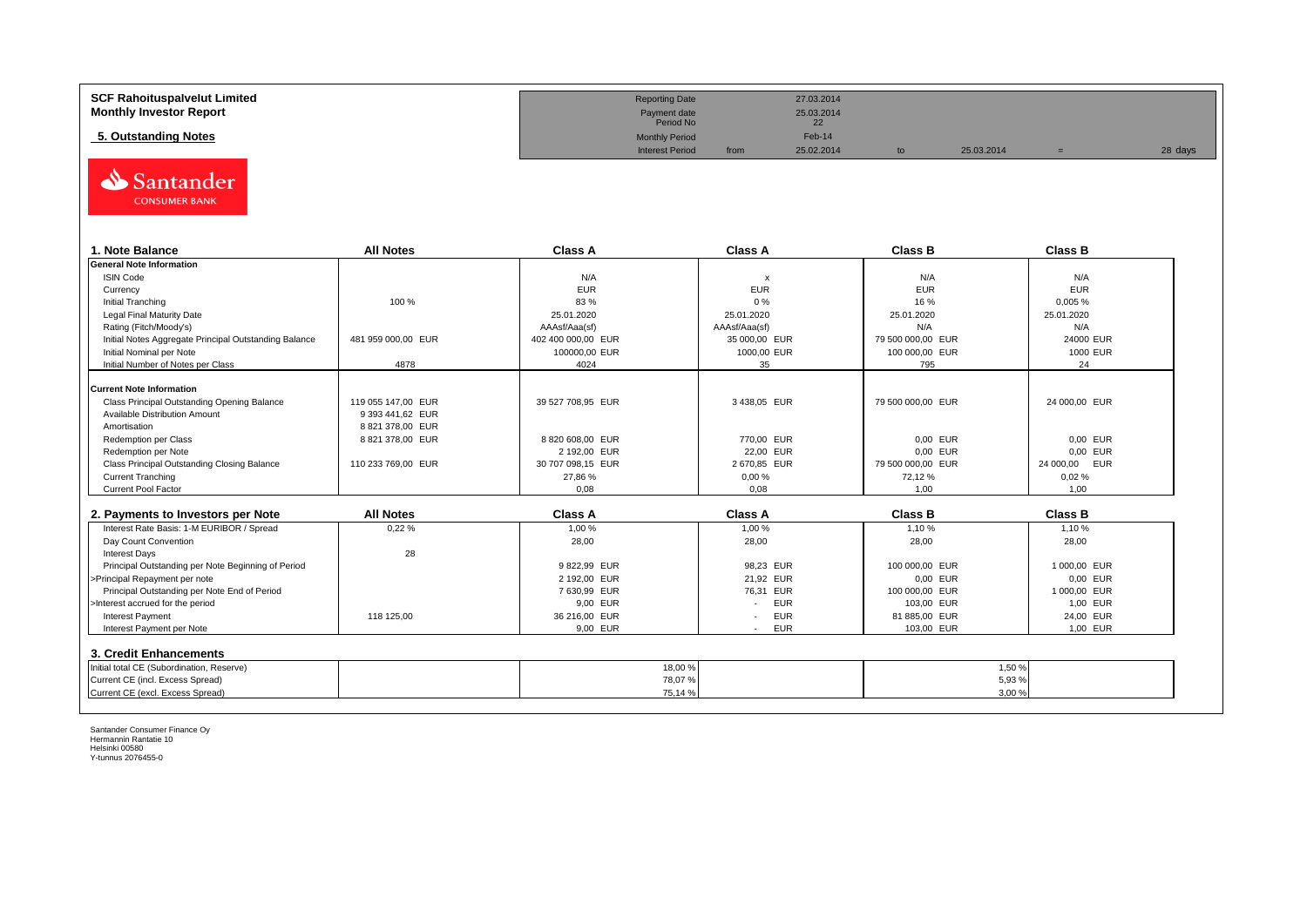# **SCF Rahoituspalvelut Limited Accord Reporting Date**<br>**Monthly Investor Report** Payment date **Monthly Investor Report**

**6. Counterparty Ratings, Trigger Levels and Consequences** 

Period No<br>Monthly Period

Interest Period from to  $25.03.2014 =$  28 days

Santander

|                                    |                                              |                                                   |                                    |                |                                      |                    | <b>Rating Triggers</b>                    |                              |                                                   |                        |                   |                                                                                                                                                                                                                                                                                                                                                                                                                                                                                                                                                                                                                                                                                                                                                                                                                                                                                                                                                                                                                                                                                                      |
|------------------------------------|----------------------------------------------|---------------------------------------------------|------------------------------------|----------------|--------------------------------------|--------------------|-------------------------------------------|------------------------------|---------------------------------------------------|------------------------|-------------------|------------------------------------------------------------------------------------------------------------------------------------------------------------------------------------------------------------------------------------------------------------------------------------------------------------------------------------------------------------------------------------------------------------------------------------------------------------------------------------------------------------------------------------------------------------------------------------------------------------------------------------------------------------------------------------------------------------------------------------------------------------------------------------------------------------------------------------------------------------------------------------------------------------------------------------------------------------------------------------------------------------------------------------------------------------------------------------------------------|
|                                    |                                              |                                                   |                                    |                | <b>Short Term</b>                    |                    |                                           |                              | <b>Long Term</b>                                  |                        |                   |                                                                                                                                                                                                                                                                                                                                                                                                                                                                                                                                                                                                                                                                                                                                                                                                                                                                                                                                                                                                                                                                                                      |
|                                    |                                              |                                                   |                                    | Fitch          | Moody's                              |                    |                                           | Fitch                        |                                                   | Moodv's                |                   |                                                                                                                                                                                                                                                                                                                                                                                                                                                                                                                                                                                                                                                                                                                                                                                                                                                                                                                                                                                                                                                                                                      |
| <b>Transaction Role</b>            | Counterparty                                 |                                                   | Criteria                           | Current        | Criteria                             | Current            | Criteria                                  | Current                      | Criteria                                          | Current                | Trigger breached? | Summary of Contractual Requirements if Rating Trigger Breach                                                                                                                                                                                                                                                                                                                                                                                                                                                                                                                                                                                                                                                                                                                                                                                                                                                                                                                                                                                                                                         |
| Issuer                             | Rahoituspalvelut Limited                     |                                                   |                                    | No rating      |                                      | No rating          |                                           | No rating                    |                                                   | No rating              | N/A               |                                                                                                                                                                                                                                                                                                                                                                                                                                                                                                                                                                                                                                                                                                                                                                                                                                                                                                                                                                                                                                                                                                      |
| Seller                             | Santander Consumer Finance OY                |                                                   |                                    | No rating      |                                      | No rating          |                                           | No rating                    |                                                   | No rating              | N/A               |                                                                                                                                                                                                                                                                                                                                                                                                                                                                                                                                                                                                                                                                                                                                                                                                                                                                                                                                                                                                                                                                                                      |
| Servicer                           | Santander Consumer Finance OY                |                                                   |                                    | No rating      |                                      | No rating          |                                           | No rating                    |                                                   | No rating              | N/A               |                                                                                                                                                                                                                                                                                                                                                                                                                                                                                                                                                                                                                                                                                                                                                                                                                                                                                                                                                                                                                                                                                                      |
| Servicer's Owner                   | Santander Consumer Finance                   |                                                   | N/A                                | F <sub>2</sub> | N/A                                  | P-2 Outlook stabl  | RRR-                                      | RRR+<br>Outlook stable       | Baa3                                              | Baa1<br>Outlook stable |                   | the Back-up Servicer Facilitator, Banco Santander S.A, will perform the following services: (a) in accordance with th<br>provisions of this Agreement, select an appropriate bank or financial institution to act as a successor servicer in the<br>event that a Servicer Termination Notice is delivered; (b) review the information provided to it by the Servicer<br>under this Agreement; (c) enter into appropriate data confidentiality provisions; and (d) notify the Servicer if it<br>requires further assistance                                                                                                                                                                                                                                                                                                                                                                                                                                                                                                                                                                           |
| <b>Liquidity Facility Provider</b> | <b>Banco Santander S.A.</b>                  |                                                   | F1 Rating Watch<br>Negative        | F2             | P-1 Review for possible<br>Downgrade | P-2 Outlook stable | $\Lambda$<br><b>Rating Watch Negative</b> | <b>BRR</b><br>Outlook stable | A1<br>Review for possible<br>downgrade            | Roof<br>Outlook stable | Y                 | The Liquidity Facility Provider (Banco Santander) shall either a) assign or transfer all its rights, benefits, and<br>obligations to a bank or financial intermediary passported to perform banking activities in Ireland that (i) meets the<br>applicable Required Ratings (ii) enters into a liquidity facility agreement on substantially the same terms as the<br>Liquidity Facility Agreement and (iii) accedes to the Issuer Security Trust Deed all by no later than 30 calendar days<br>from the date on which the Ratings Downgrade took place if the Liquidity Facility provider fails to provide Cash<br>Collateral or b) deposit an amount equal to the Available Facility into the Issuer Transaction Account by no later<br>than 14 calendar days after the downgrade (Cash Collateral)                                                                                                                                                                                                                                                                                                |
|                                    |                                              | Fitch Rating event I &<br>Moodys first trigger    | F2                                 | F2             | $P-2$                                | $P-2$              | $A-$                                      | RRR+<br>Outlook stable       | A3                                                | Baa1<br>Outlook stable |                   | The Swap Counterparty (Banco Santander) will be obliged, within the time periods specified in the<br>Basis Swap Agreement, at its own cost, to post collateral for its obligations in accordance with the provisions of the<br>Credit Support Annex, and in addition, will be obliged, within the time periods specified in the Basis Swap<br>Agreement, at its cost, to either (i) obtain a guarantee of its obligations under the Basis Swap Agreement from a<br>third party with the Required Ratings; or (ii) transfer all of its rights and obligations under the Basis Swap<br>Agreement to a third party with the Required Ratings                                                                                                                                                                                                                                                                                                                                                                                                                                                            |
| Issuer Swap Provider               | Banco Santander S.A.                         | Fitch Rating event II                             | F <sub>3</sub>                     | F <sub>2</sub> | N/A                                  | $P-2$              | BBB                                       | RRR+<br>Outlook stable       | N/A                                               | Baa1<br>Outlook stable | N                 | - בזו וש מעשפו מו מוכן ומוסט ב-10 של הוויט ב-10 של הוויט ב-10 של השוט.<br>obligations under this Agreement, in accordance with the provisions of the<br>Credit Support Annex (such provision of collateral being a "Fitch Ratings<br>Event II Collateral Cure" for the purposes of Fitch), and, upon the expiry of<br>the relevant period from (and including) the date which such Fitch Ratings<br>Event II occurs to (and including) the 14th calendar day thereafter (the<br>"Rating Event Cure Period") shall be deemed to have elected to effect a<br>Fitch Ratings Event II Collateral Cure (for the purposes of Fitch) unless and<br>until an alternative Rating Event Cure for such Fitch Ratings Event is or has<br>been effected,                                                                                                                                                                                                                                                                                                                                                          |
|                                    |                                              | Fitch Rating event III &<br>Moodys second trigger |                                    | F2             | Not Prime                            | $P-2$              | RR+                                       | RRR+<br>Outlook stable       | Ba1                                               | Baa1<br>Outlook stable | $\mathbb{N}$      | Provide a eligible Guarantee, or replace Swap Counterparty                                                                                                                                                                                                                                                                                                                                                                                                                                                                                                                                                                                                                                                                                                                                                                                                                                                                                                                                                                                                                                           |
| <b>Issuer Bank</b>                 | Deutsche Bank AG                             |                                                   | F1<br><b>Rating Watch Negative</b> | $F1+$          | P-1 Review for possible<br>Downgrade | $P-1$              | $\mathbf{A}$<br>Rating Watch Negative     | $A+$                         | A1<br>Review for possible<br>downgrade            | $\Delta$               | To be clarified   | If at any time a Ratings Downgrade has occurred in respect of the Transaction Account Bank, then the Issuer and<br>the Purchaser shall (with the prior written consent of the Note Trustee) procure that, within 30 calendar days, (i) in<br>relation to the Issuer, the Issuer Secured Accounts and the Expenses Loan Payment Account and all of the funds<br>standing to the credit of the Issuer Secured Accounts and the Expenses Loan Payment Account and (ii) in relation<br>to the Purchaser, the Purchaser Transaction Account and all funds standing to the credit of the Purchaser<br>Transaction Account, are transferred to another bank or banks that meet the applicable Required Ratings (which<br>bank shall be notified in writing by the Issuer to the Transaction Account Bank) and approved in writing by the Note<br>Trustee and in accordance with the provisions of the Transaction Account Bank Agreement. The appointment of<br>the Transaction Account Bank shall terminate on the date on which the appointment of the new transaction<br>account bank becomes effective. |
| Paying Agent and related roles     | Deutsche Bank AG                             |                                                   |                                    | $F1+$          |                                      | $P-1$              |                                           | $A+$                         |                                                   | A2                     | N/A               |                                                                                                                                                                                                                                                                                                                                                                                                                                                                                                                                                                                                                                                                                                                                                                                                                                                                                                                                                                                                                                                                                                      |
| Corporate Service Provider         | Deutsche International Corporate<br>Services |                                                   |                                    | $F1+$          |                                      | $P-1$              |                                           | $A+$                         |                                                   | A2                     | N/A               |                                                                                                                                                                                                                                                                                                                                                                                                                                                                                                                                                                                                                                                                                                                                                                                                                                                                                                                                                                                                                                                                                                      |
| Note Trustee and Security Trustee  | Deutsche Trustee Company Limited             |                                                   |                                    | $F1+$          |                                      | $P-1$              |                                           | $A+$                         |                                                   | A2                     | N/A               |                                                                                                                                                                                                                                                                                                                                                                                                                                                                                                                                                                                                                                                                                                                                                                                                                                                                                                                                                                                                                                                                                                      |
| <b>Collections Bank</b>            | SEB AB                                       |                                                   | F1<br>Rating Watch Negative        | F1             | P-1 Review for possible<br>Downgrade | $P-1$              | $\mathbf{A}$<br>Rating Watch Negative     | $A+$                         | $\mathbb{A}1$<br>Review for possible<br>downgrade | A1                     | N                 | Within 30 calendar days, the Issuer Collections Account and all of the funds standing to the credit of the Issuer<br>Collections Account are transferred to another bank or banks who meet the Required Ratings (which bank shall be<br>notified in writing by the Servicer to the Collections Account Bank and approved in writing by the Note Trustee);<br>the appointment of the Collections Account Bank shall terminate on the date on which the appointment of the<br>new transaction account bank becomes effective. Upon the transfer of the Issuer Collections Account to another<br>bank, the Issuer will procure that the new transaction Upon the transfer of the Issuer Collections Acoount to<br>another bank, the Issuer will procure that the new transaction account bank<br>enters into an agreement substantially in the form of the Issuer Collections Account Agreement and accedes to the<br>Issuer Security Trust Deed.                                                                                                                                                       |

Santander Consumer Finance Oy Hermannin Rantatie 10 Helsinki 00580

Y-tunnus 2076455-0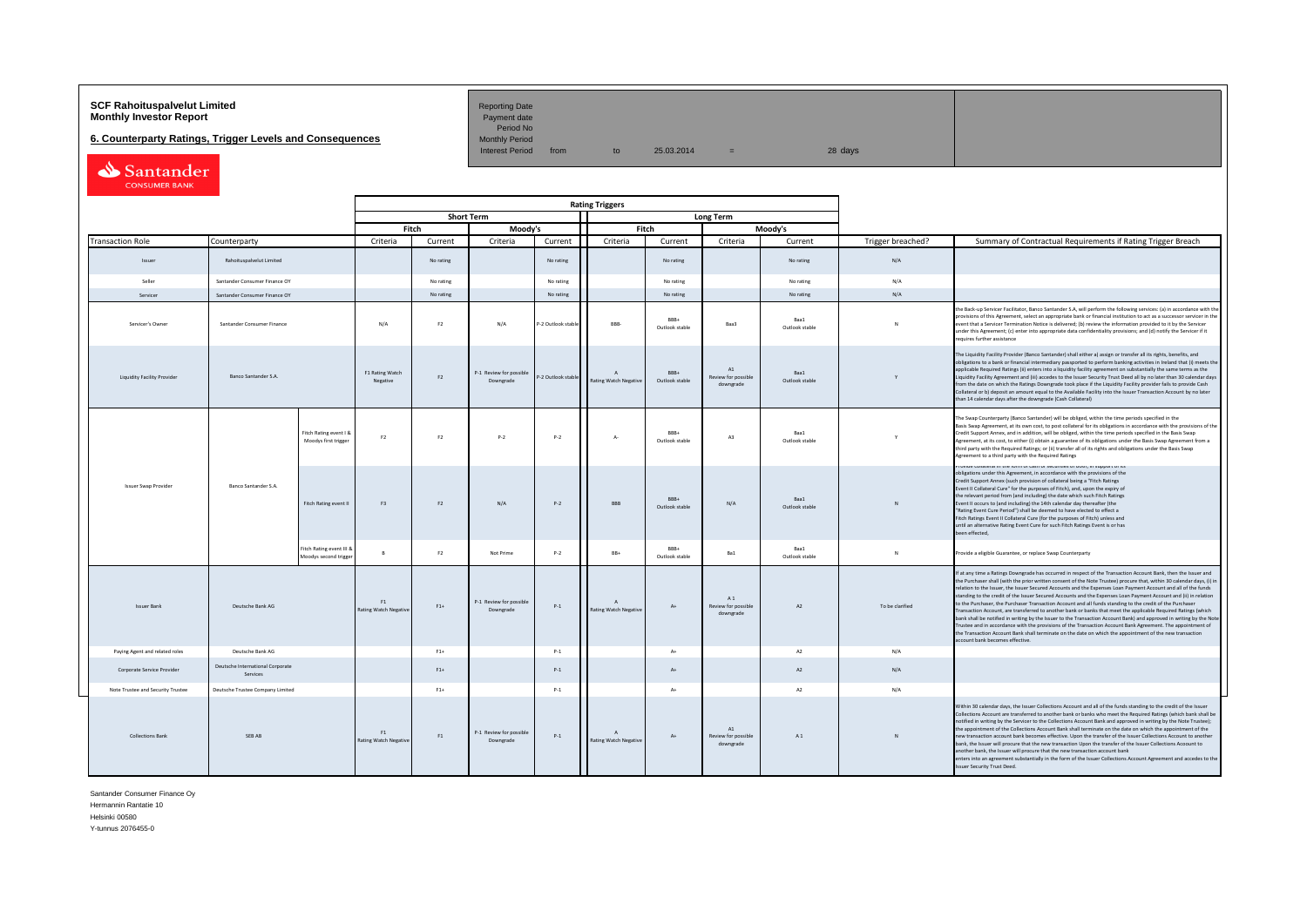# **SCF Rahoituspalvelut Limited** 27.03.2014 **Monthly Investor Report Payment date** 25.03.2014 Payment date<br>Period No **6.a Original Portfolio Principal Balance Monthly Period** Monthly Period **Feb. 14 Monthly Period Feb. 14** Interest Period from 25.02.2014 to 25.03.2014 = 28 days Santander



|                  |                        |             |           | <b>TOTAL</b>            |         |                              |                     |
|------------------|------------------------|-------------|-----------|-------------------------|---------|------------------------------|---------------------|
|                  | <b>Min</b>             | <b>Max</b>  | <b>No</b> | <b>Original balance</b> | %       | <b>WA months to maturity</b> | <b>WA seasoning</b> |
|                  | $0,00 \in$             | 4 999,99€   | 10 5 69   | 34 014 267              | 7,1%    | 20,3                         | 20,2                |
|                  | 5 000,00 €             | 9 999,99€   | 14 9 62   | 111 330 743             | 23,1%   | 33,3                         | 16,0                |
|                  | 10 000,00 €            | 14 999,99€  | 10 4 48   | 127 666 197             | 26,5%   | 40,0                         | 13,1                |
|                  | 15 000,00 €            | 19 999,99€  | 4833      | 83 124 702              | 17,2%   | 44,2                         | 12,1                |
|                  | 20 000,00 €            | 24 999,99 € | 2 0 8 0   | 46 047 406              | 9,6%    | 45,8                         | 10,7                |
| Original balance | 25 000,00 €            | 29 999,99 € | 963       | 26 170 405              | 5,4%    | 46,3                         | 9,8                 |
|                  | 30 000,00 €            | 34 999,99 € | 493       | 15 863 298              | 3,3%    | 46,5                         | 9,7                 |
|                  | 35 000,00 €            | 39 999,99 € | 271       | 10 073 680              | 2,1%    | 45,7                         | 10,4                |
|                  | 40 000,00 €            | 44 999,99 € | 181       | 7 662 654               | 1,6%    | 45,4                         | 9,9                 |
|                  | 45 000,00 €            | 49 999,99€  | 99,00€    | 4 678 264               | 1,0%    | 45,7                         | 10,0                |
|                  | 50 000,00 €            | 54 999,99€  | 78        | 4 0 5 6 5 1 8           | 0,8%    | 45,7                         | 9,0                 |
|                  | 55 000,00 €            | 59 999,99 € | 51        | 2 9 2 7 2 4 6           | 0,6%    | 45,7                         | 10,1                |
|                  | 60 000,00 $\epsilon$ + |             | 105       | 8 342 278               | 1,7%    | 44,8                         | 9,2                 |
|                  |                        |             |           |                         |         |                              |                     |
|                  | Total                  |             | 45 133    | 481 957 657             | 100,00% | 39,3                         | 13,3                |

Santander Consumer Finance Oy Hermannin Rantatie 10 Helsinki 00580 Y-tunnus 2076455-0

**CONSUMER BANK**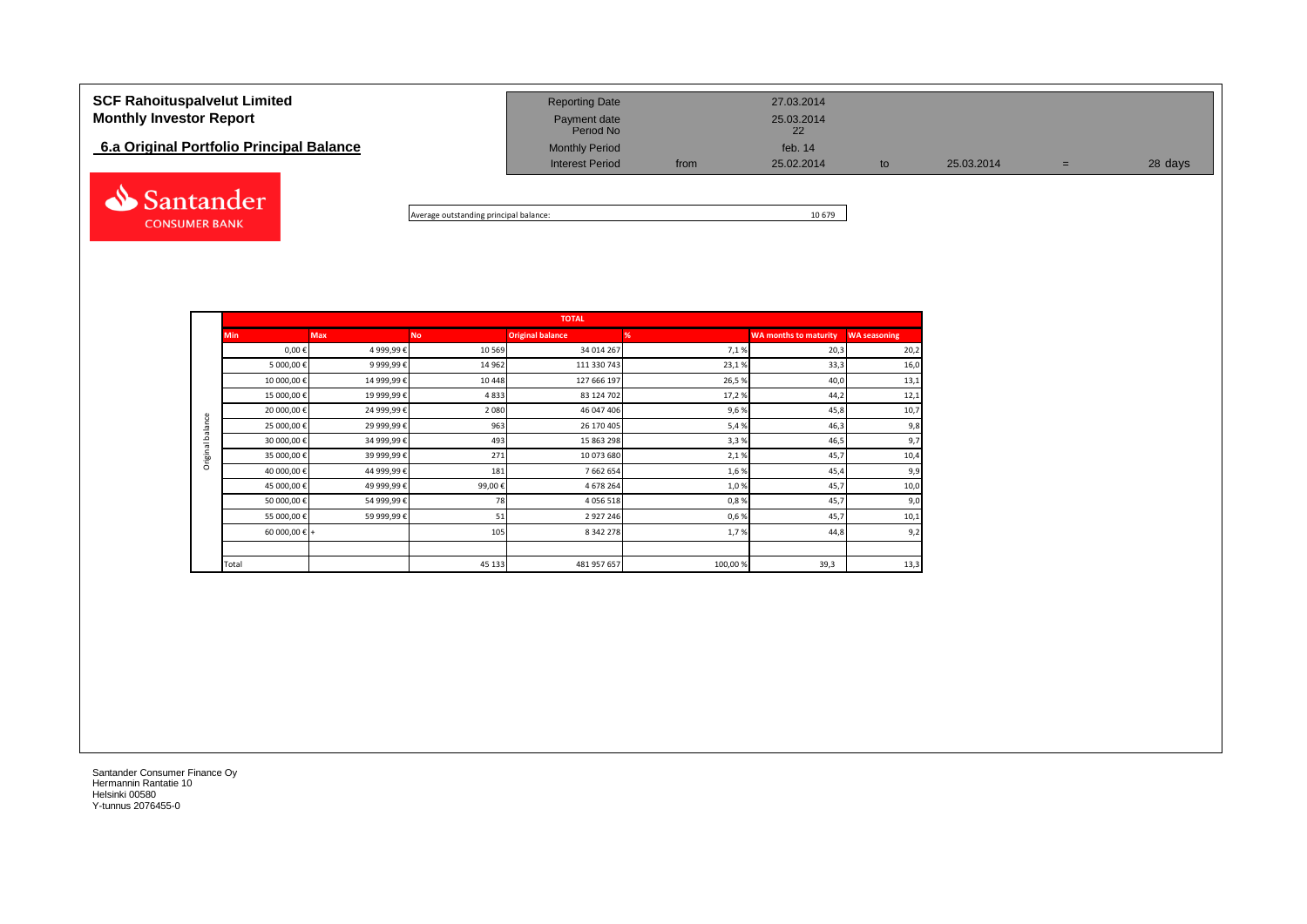## **7.a Outstanding Principal Balance**



| <b>SCF Rahoituspalvelut Limited</b> | <b>Reporting Date</b>     |      | 27.03.2014       |               |            |     |         |
|-------------------------------------|---------------------------|------|------------------|---------------|------------|-----|---------|
| <b>Monthly Investor Report</b>      | Payment date<br>Period No |      | 25.03.2014<br>22 |               |            |     |         |
| 7.a Outstanding Principal Balance   | <b>Monthly Period</b>     |      | feb. 14          |               |            |     |         |
|                                     | <b>Interest Period</b>    | from | 25.02.2014       | $\mathsf{to}$ | 25.03.2014 | $=$ | 28 days |

Average amount - all: 6 344

|             |           |            |           | <b>TOTAL</b>  |                                                     |            |                                 |                     |
|-------------|-----------|------------|-----------|---------------|-----------------------------------------------------|------------|---------------------------------|---------------------|
|             | Min       | <b>Max</b> | <b>No</b> |               | <b>Outstanding balance % of Outstanding balance</b> | % of loans | <b>WA months to</b><br>maturity | <b>WA seasoning</b> |
|             |           | 5 0 0 0    | 8938      | 23 625 392    | 21,43%                                              | 51,44%     | 14,5                            | 36,2                |
|             | 5 0 0 0   | 10 000     | 5 3 4 1   | 37 990 239    | 34,46%                                              | 30,74%     | 23,5                            | 33,8                |
|             | 10 000    | 15 000     | 1917      | 23 003 809    | 20,87%                                              | 11,03%     | 27,6                            | 31,5                |
|             | 15 000    | 20 000     | 677       | 11 548 404    | 10,48%                                              | 3,90%      | 28,9                            | 30,3                |
| balance     | 20 000    | 25 000     | 275       | 6 075 253     | 5,51%                                               | 1,58%      | 29,1                            | 30,5                |
|             | 25 000    | 30 000     | 93        | 2 5 1 9 6 3 0 | 2,29%                                               | 0,54%      | 27,4                            | 30,6                |
| Outstanding | 30 000    | 35 000     | 63        | 2 0 19 2 8 5  | 1,83%                                               | 0,36%      | 29,2                            | 30,3                |
|             | 35 000    | 40 000     | 23        | 857773        | 0,78%                                               | 0,13%      | 28,0                            | 29,7                |
|             | 40 000    | 45 000     | 17        | 721512        | 0,65%                                               | 0,10%      | 26,2                            | 30,7                |
|             | 45 000    | 50 000     |           | 336 493       | 0,31%                                               | 0,04%      | 27,8                            | 30,0                |
|             | 50 000    | 55 000     |           | 419 427       | 0,38%                                               | 0,05%      | 21,4                            | 33,4                |
|             | 55 000    | 60 000     |           | 459 845       | 0,42%                                               | 0,05%      | 26,3                            | 29,2                |
|             | $60000 +$ |            |           | 656 317       | 0,60%                                               | 0,05%      | 25,1                            | 30,8                |
|             |           |            |           |               |                                                     |            |                                 |                     |
|             | Total     |            | 17375     | 110 233 379   | 100%                                                | 100,0%     | 23,6                            | 33,0                |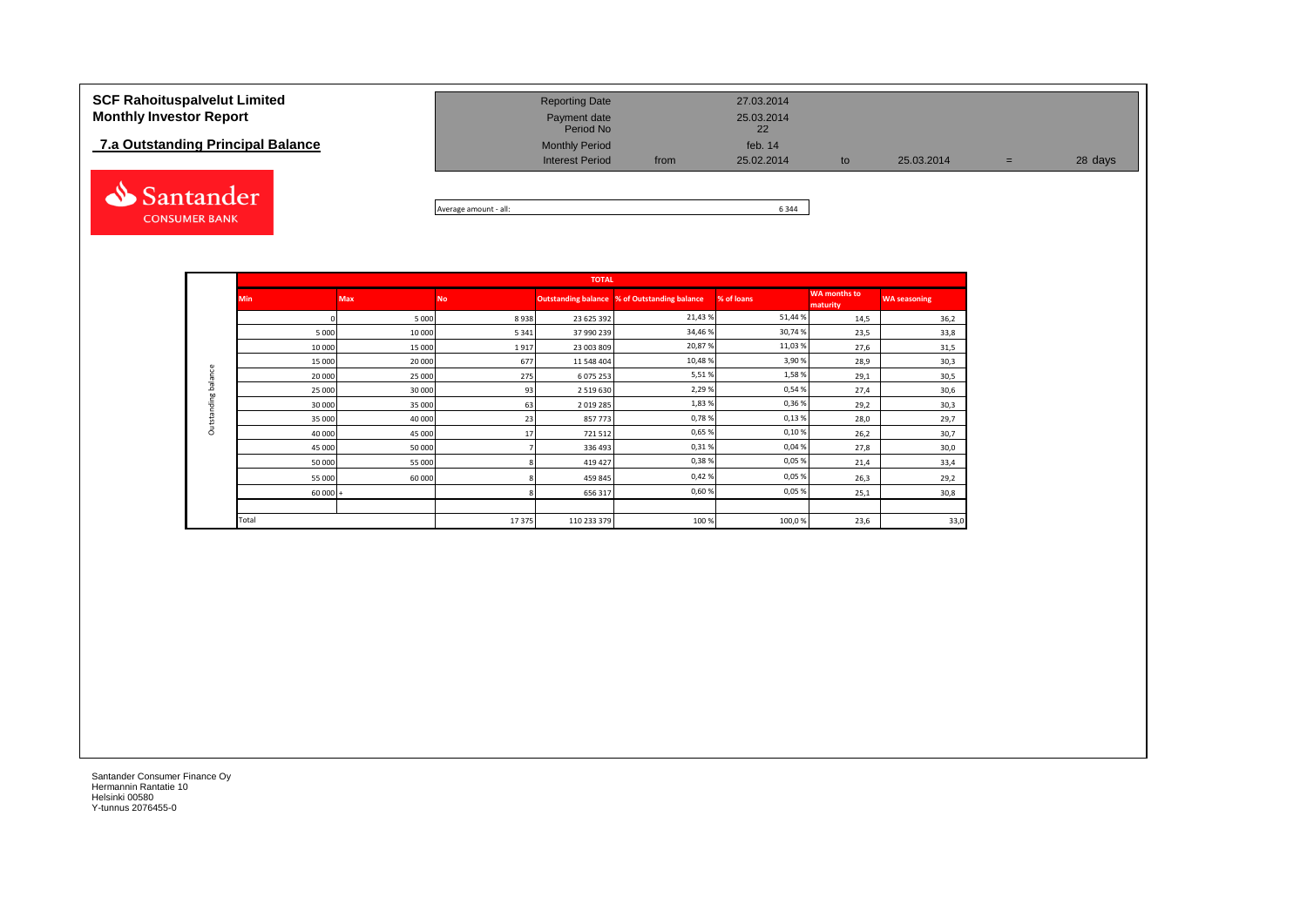### **SCF Rahoituspalvelut Limited Monthly Investor Report**

## **8.a Geographical Distribution**



| <b>Reporting Date</b>     |      | 27.03.2014       |            |   |         |
|---------------------------|------|------------------|------------|---|---------|
| Payment date<br>Period No |      | 25.03.2014<br>22 |            |   |         |
| <b>Monthly Period</b>     |      | feb. $14$        |            |   |         |
| <b>Interest Period</b>    | from | 25.02.2014       | 25.03.2014 | = | 30 days |

|       |                  |           |                            | <b>TOTAL</b>             |            |                              |                     |
|-------|------------------|-----------|----------------------------|--------------------------|------------|------------------------------|---------------------|
|       | <b>District</b>  | <b>No</b> | <b>Outstanding balance</b> | % of Outstanding balance | % of Loans | <b>WA months to maturity</b> | <b>WA seasoning</b> |
|       | Central Finland  | 2020      | 12 557 293                 | 11,39%                   | 11,63%     | 23,7                         | 32,9                |
|       | Eastern Finland  | 493       | 2776217                    | 2,52%                    | 2,84 %     | 22,7                         | 33,4                |
|       | East Tavastia    | 1053      | 6 547 346                  | 5,94%                    | 6,06 %     | 23,9                         | 33,1                |
| ÷     | Greater Helsinki | 6 2 3 6   | 41 072 133                 | 37,26%                   | 35,89%     | 23,7                         | 33,2                |
|       | Northern Finland | 1332      | 8 903 902                  | 8,08%                    | 7,67%      | 24,5                         | 32,7                |
|       | Northern Savonia | 574       | 3 133 942                  | 2,84%                    | 3,30%      | 22,3                         | 33,4                |
| 효     | Ostrobothnia     | 1 1 1 5   | 6 803 149                  | 6,17%                    | 6,42%      | 22,1                         | 33,6                |
|       | South-Eastern Fi | 943       | 6 293 107                  | 5,71%                    | 5,43 %     | 24,6                         | 32,1                |
|       | South-Western Fi | 1923      | 11 458 942                 | 10,40%                   | 11,07%     | 23,1                         | 33,2                |
|       | Western Tavastia | 1686      | 10 687 348                 | 9,70%                    | 9,70%      | 23,6                         | 32,9                |
|       |                  |           |                            |                          |            |                              |                     |
|       |                  |           |                            |                          |            |                              |                     |
| Total |                  | 17 375    | 110 233 379                | 100%                     | 100,00%    | 23,6                         | 33,0                |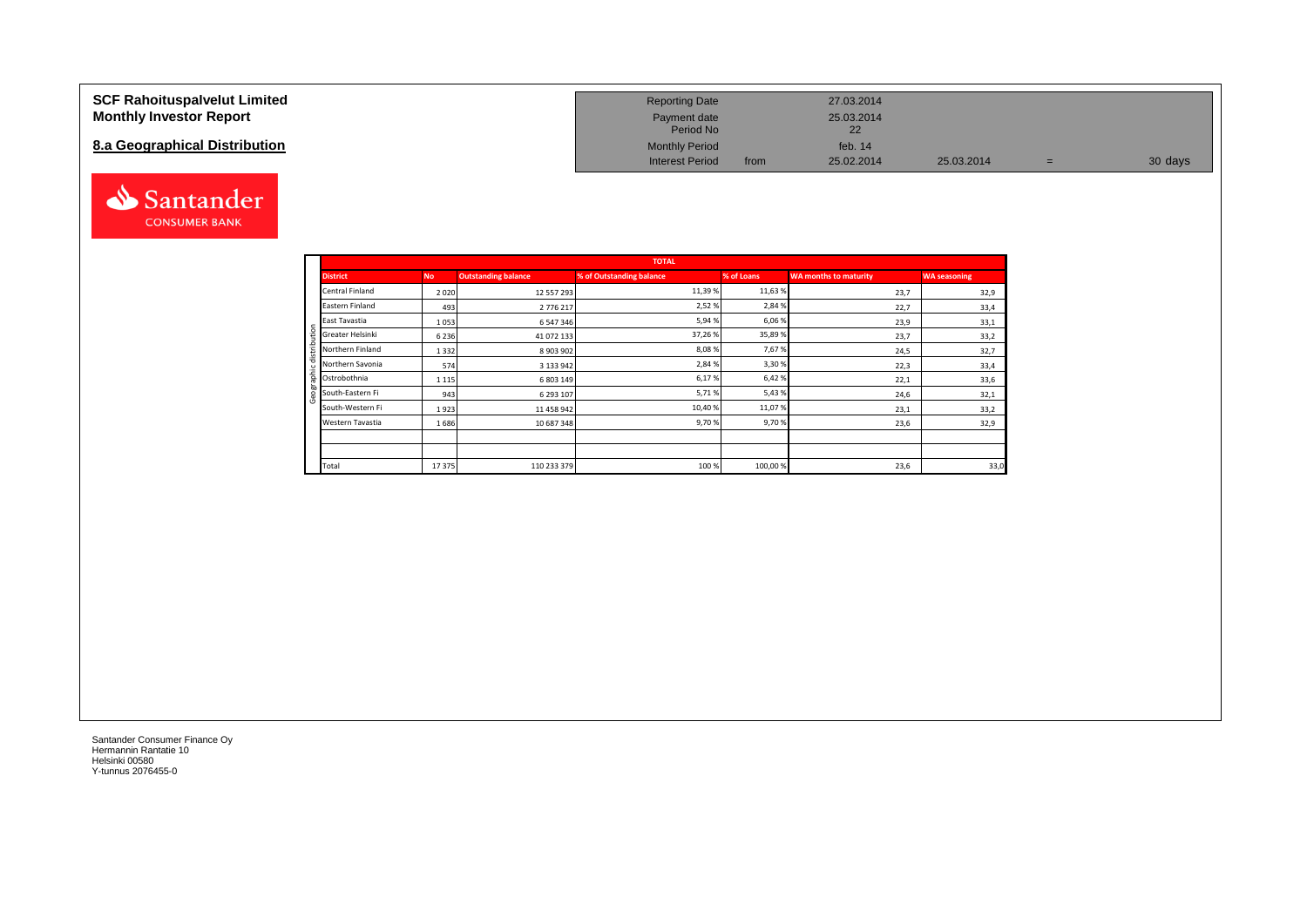| SCF Rahoituspalvelut Limited<br><b>Monthly Investor Report</b> | <b>Reporting Date</b><br>Payment date<br>Period No |      | 27.03.2014<br>25.03.2014<br>22 |            |   |         |
|----------------------------------------------------------------|----------------------------------------------------|------|--------------------------------|------------|---|---------|
| 9.a Interest Rate                                              | <b>Monthly Period</b><br><b>Interest Period</b>    | from | feb. $14$<br>25.02.2014        | 25.03.2014 | = | 28 days |



|              |            |         |           | <b>TOTAL</b>               |                                          |                              |                     |
|--------------|------------|---------|-----------|----------------------------|------------------------------------------|------------------------------|---------------------|
|              | $Min (=)=$ | Max (<) | <b>No</b> | <b>Outstanding balance</b> | % of total<br><b>Outstanding balance</b> | <b>WA months to maturity</b> | <b>WA seasoning</b> |
|              |            | 1%      | 936       | 3 877 719                  | 3,52%                                    | 10,9                         | 29,1                |
|              | 1%         | 2 %     | 1673      | 6790024                    | 6,16%                                    | 18,3                         | 33,4                |
| distribution | 2 %        | 4 %     | 3 3 0 2   | 23 025 346                 | 20,89%                                   | 23,3                         | 33,3                |
|              | 4 %        | 6 %     | 8 1 3 2   | 58 039 312                 | 52,65%                                   | 24,9                         | 33,2                |
|              | 6 %        | 8 %     | 3 3 1 7   | 18 403 316                 | 16,69%                                   | 24,5                         | 33,1                |
|              | 8 %        | 10%     | 15        | 97 662                     | 0,09%                                    | 25,3                         | 31,6                |
| Interest     | 10%        | 12%     |           |                            |                                          |                              |                     |
|              | 12 %       | 14 %    |           |                            |                                          |                              |                     |
|              | 14 %       | 16 %    |           |                            |                                          |                              |                     |
|              | 16%        | 18%     |           |                            |                                          |                              |                     |
|              |            |         |           |                            |                                          |                              |                     |
|              | Total      |         | 17375     | 110 233 379                | 100 %                                    | 23,6                         | 33,0                |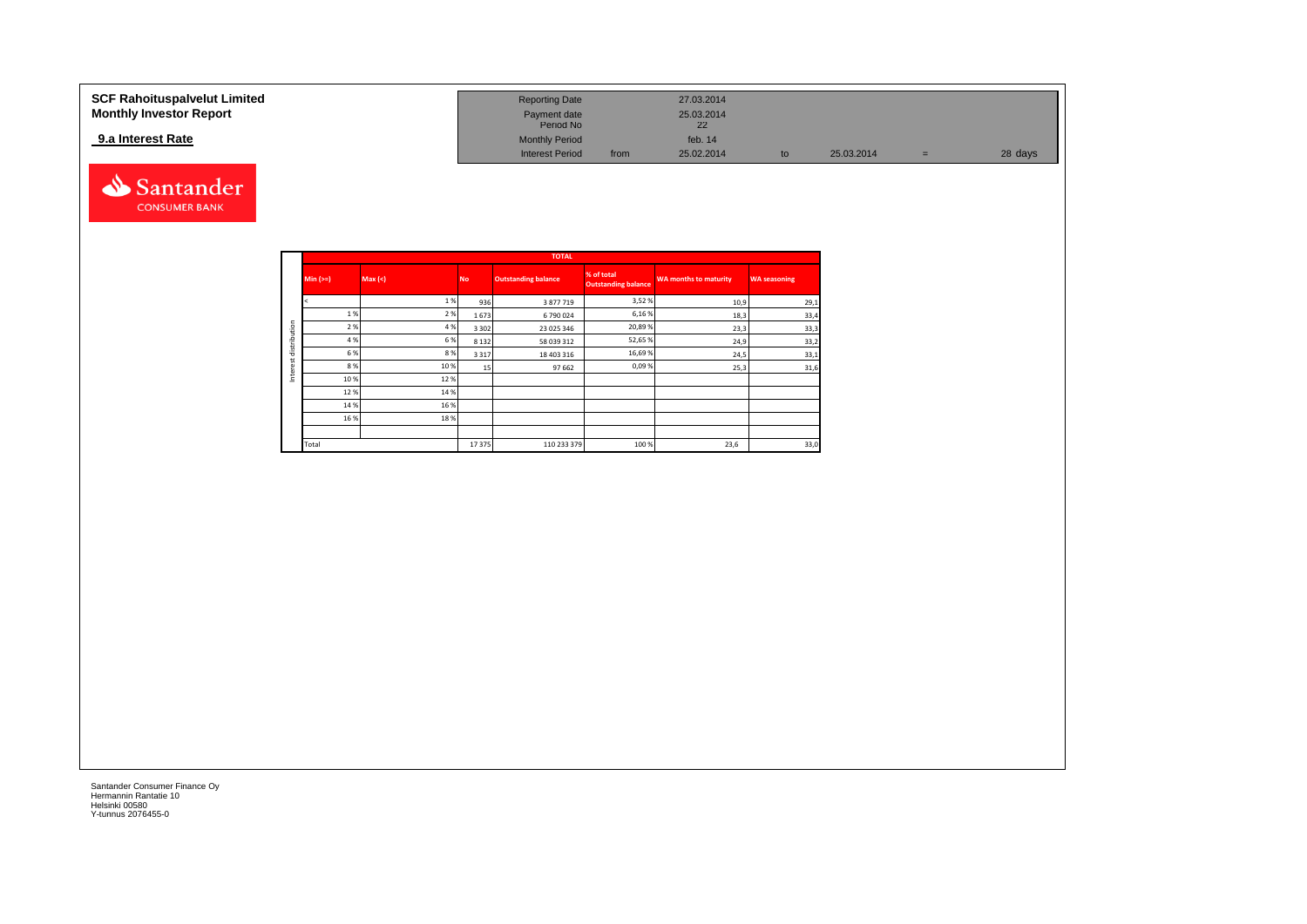| <b>SCF Rahoituspalvelut Limited</b><br><b>Monthly Investor Report</b> | <b>Reporting Date</b><br>Payment date |      | 27.03.2014<br>25.03.2014 |    |            |     |         |
|-----------------------------------------------------------------------|---------------------------------------|------|--------------------------|----|------------|-----|---------|
|                                                                       | Period No                             |      | 22                       |    |            |     |         |
| 10.a Remaining Terms                                                  | <b>Monthly Period</b>                 |      | feb. $14$                |    |            |     |         |
|                                                                       | <b>Interest Period</b>                | from | 25.02.2014               | to | 25.03.2014 | $=$ | 28 days |



|                     |            |            |           | <b>TOTAL</b>               |        |                              |                     |
|---------------------|------------|------------|-----------|----------------------------|--------|------------------------------|---------------------|
|                     | <b>Min</b> | <b>Max</b> | <b>No</b> | <b>Outstanding balance</b> | %      | <b>WA months to maturity</b> | <b>WA seasoning</b> |
|                     |            |            | 71        | 49 7 19                    | 0,05%  | 0,0                          | 48,7                |
|                     |            | 12         | 6024      | 16 874 017                 | 15,31% | 8,3                          | 38,4                |
|                     | 13         | 24         | 5816      | 35 371 451                 | 32,09% | 18,8                         | 36,9                |
|                     | 25         | 36         | 5 3 7 6   | 56 782 147                 | 51,51% | 30,8                         | 29,2                |
| maturity            | 37         | 48         | 88        | 1 156 045                  | 1,05%  | 37,8                         | 24,9                |
|                     | 49         | 60         |           |                            |        |                              |                     |
| $\mathbf{c}$        | 61         | 72         |           |                            |        |                              |                     |
| Months <sup>-</sup> | 73         | 84         |           |                            |        |                              |                     |
|                     | 85         | 96         |           |                            |        |                              |                     |
|                     | 97         | 108        |           |                            |        |                              |                     |
|                     | 109        | 120        |           |                            |        |                              |                     |
|                     | 121 >      |            |           |                            |        |                              |                     |
|                     |            |            |           |                            |        |                              |                     |
|                     | Total      |            | 17375     | 110 233 379                | 100%   | 23,6                         | 33,0                |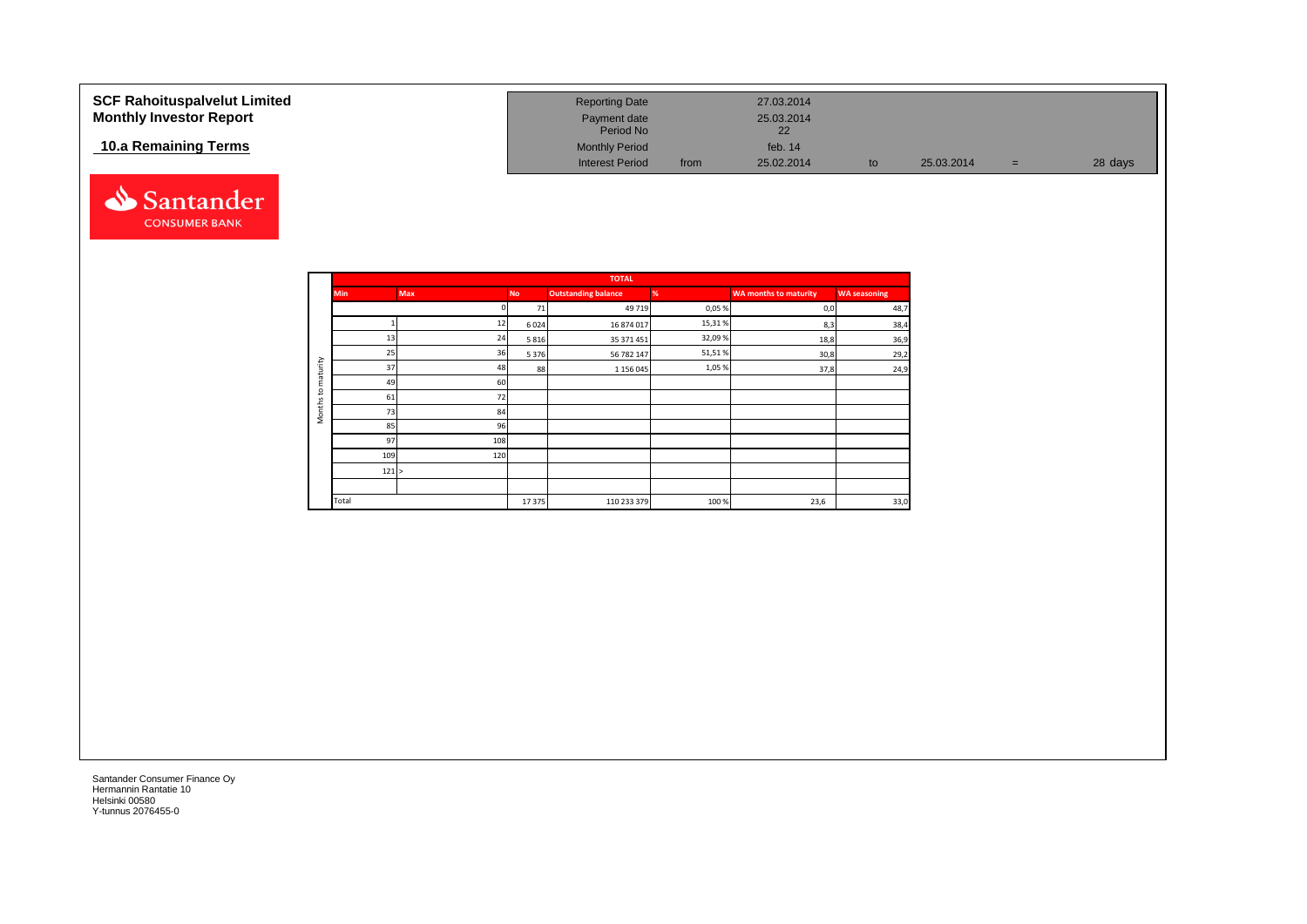| <b>SCF Rahoituspalvelut Limited</b><br><b>Monthly Investor Report</b> | <b>Reporting Date</b><br>Payment date<br>Period No |      | 27.03.2014<br>25.03.2014 |    |            |     |         |
|-----------------------------------------------------------------------|----------------------------------------------------|------|--------------------------|----|------------|-----|---------|
| 11.a Seasoning                                                        | <b>Monthly Period</b><br><b>Interest Period</b>    | from | feb. $14$<br>25.02.2014  |    | 25.03.2014 |     | 28 days |
|                                                                       |                                                    |      |                          | to |            | $=$ |         |



Santander **CONSUMER BANK**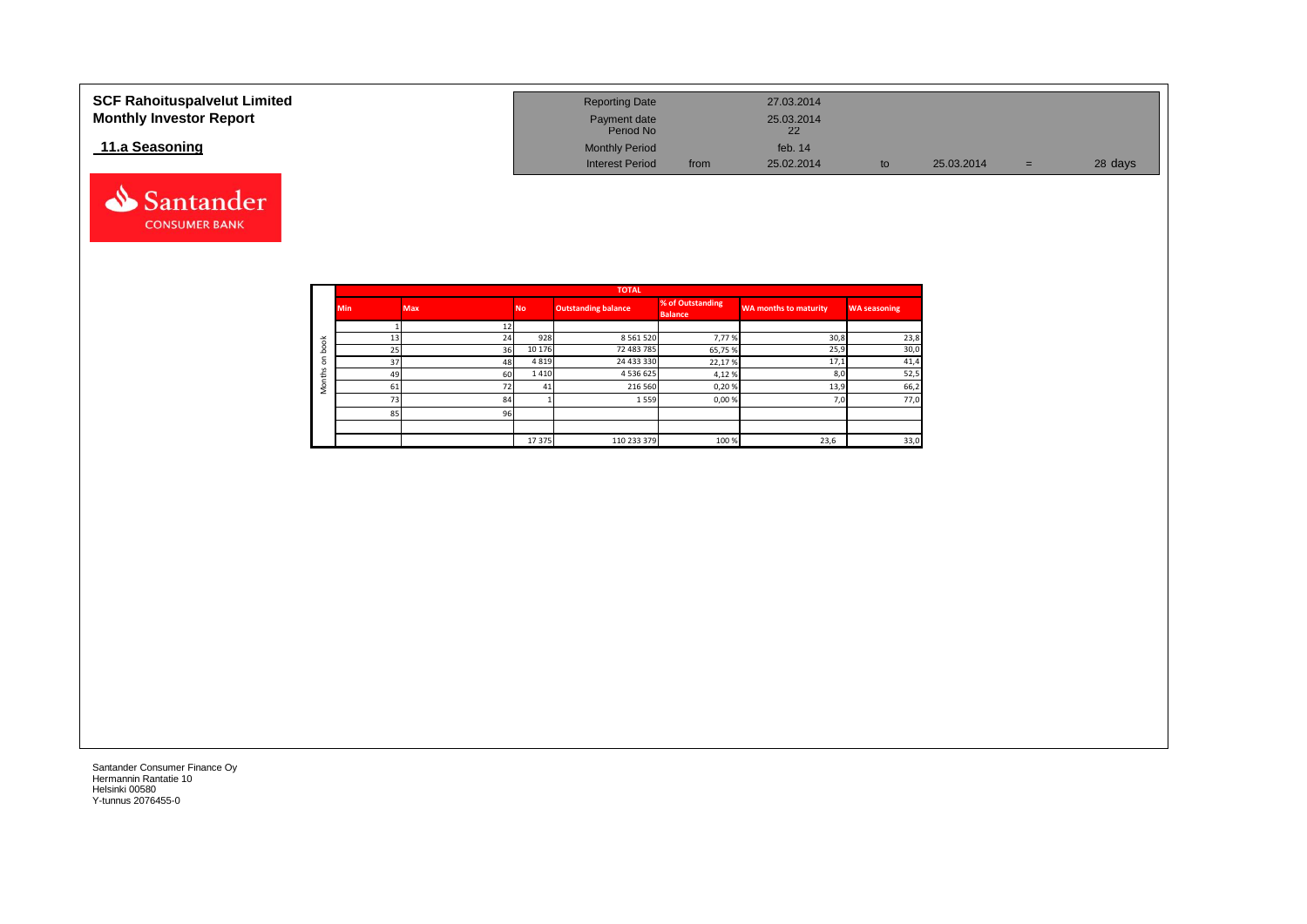| <b>SCF Rahoituspalvelut Limited</b><br><b>Monthly Investor Report</b> | <b>Reporting Date</b><br>Payment date<br>Period No |      | 27.03.2014<br>25.03.2014<br>22 |    |            |     |         |
|-----------------------------------------------------------------------|----------------------------------------------------|------|--------------------------------|----|------------|-----|---------|
| 13.a Balloon Ioans                                                    | <b>Monthly Period</b><br><b>Interest Period</b>    | from | feb. $14$<br>25.02.2014        | to | 25.03.2014 | $=$ | 28 days |

|    | <b>TOTAL</b> |  |           |                            |                                    |                       |                                    |                                    |      |  |  |  |  |
|----|--------------|--|-----------|----------------------------|------------------------------------|-----------------------|------------------------------------|------------------------------------|------|--|--|--|--|
| ৯ং | <b>Min</b>   |  | <b>No</b> | <b>Outstanding balance</b> | % of Outstanding<br><b>Balance</b> | <b>Residual Value</b> | % of Outstanding<br><b>Balance</b> | WA months to maturity WA seasoning |      |  |  |  |  |
|    | Standard     |  | 14 116    | 69 659 111                 | 63,19 %                            | 634                   | 0,00%                              | 23,0                               | 32,7 |  |  |  |  |
|    | Balloon      |  | 3 2 5 9   | 40 574 268                 | 36,81%                             | 16 935 214            | 41.74%                             | 24,6                               | 33,6 |  |  |  |  |
|    |              |  |           |                            |                                    |                       |                                    |                                    |      |  |  |  |  |
|    | Total        |  | 17 375    | 110 233 379                | 100 %                              | 16 935 848            | 42%                                | 23,6                               | 33,0 |  |  |  |  |

Santander **CONSUMER BANK**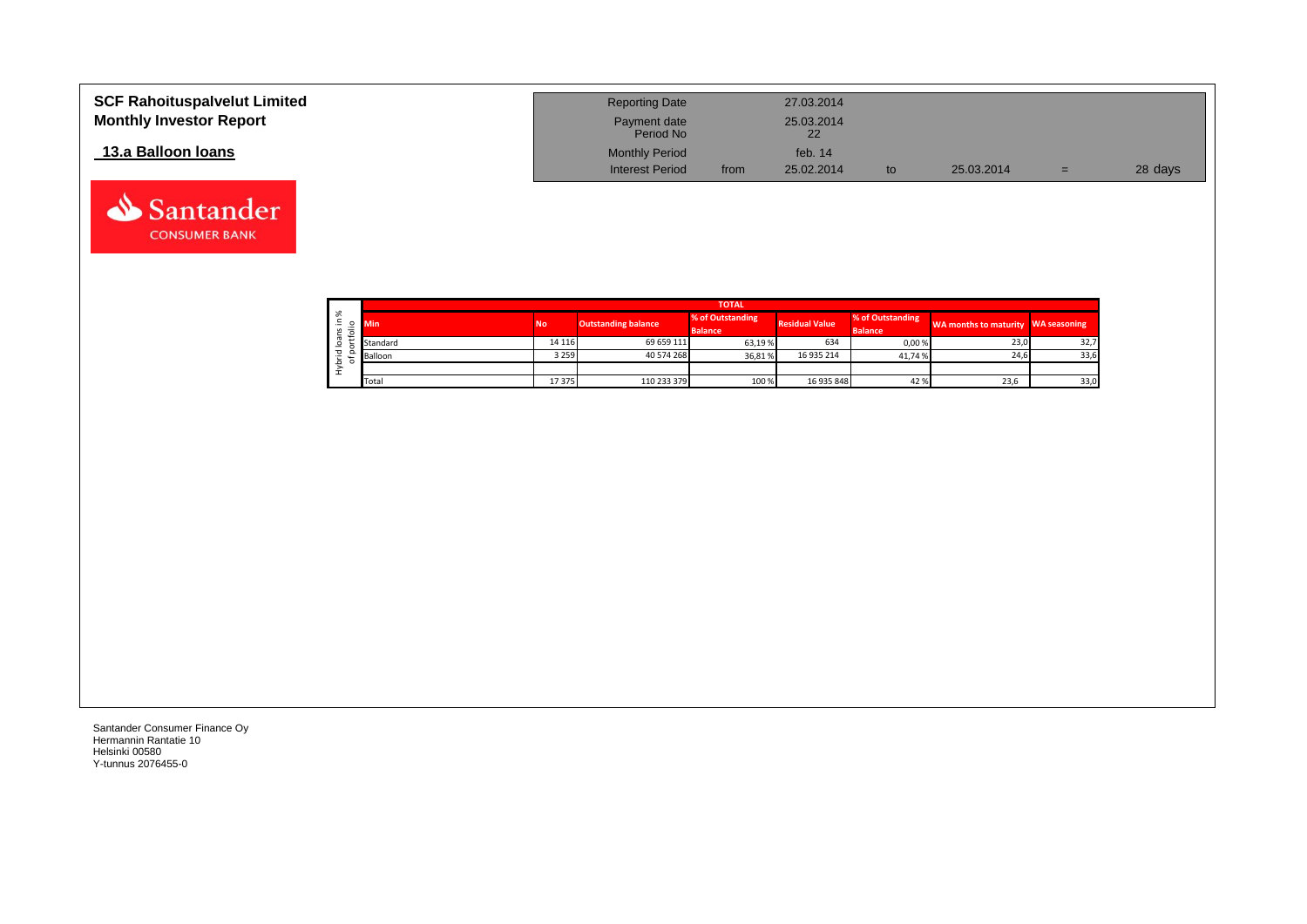| <b>SCF Rahoituspalvelut Limited</b><br><b>Monthly Investor Report</b> | <b>Reporting Date</b><br>Payment date |      | 27.03.2014<br>25.03.2014 |            |     |         |
|-----------------------------------------------------------------------|---------------------------------------|------|--------------------------|------------|-----|---------|
|                                                                       | Period No                             |      | 22                       |            |     |         |
| 14.a # loans per borrower                                             | <b>Monthly Period</b>                 |      | feb. $14$                |            |     |         |
|                                                                       | <b>Interest Period</b>                | from | 25.02.2014               | 25.03.2014 | $=$ | 28 days |



|             |                              | <b>TOTAL</b>                   |                            |       |
|-------------|------------------------------|--------------------------------|----------------------------|-------|
|             | <b>Total number of loans</b> | <b>Total number of debtors</b> | <b>Outstanding balance</b> | %     |
|             |                              | 17 211                         | 108 686 360                | 98,6% |
|             |                              | 76                             | 1465378                    | 1,3%  |
| ৯           |                              |                                | 81 641                     | 0,1%  |
| row<br>bori |                              |                                |                            |       |
| per         |                              |                                |                            |       |
|             |                              |                                |                            |       |
| # loans     |                              |                                |                            |       |
|             |                              |                                |                            |       |
|             |                              |                                |                            |       |
|             |                              |                                |                            |       |
|             | Total                        | 17 29 1                        | 110 233 379                | 100 % |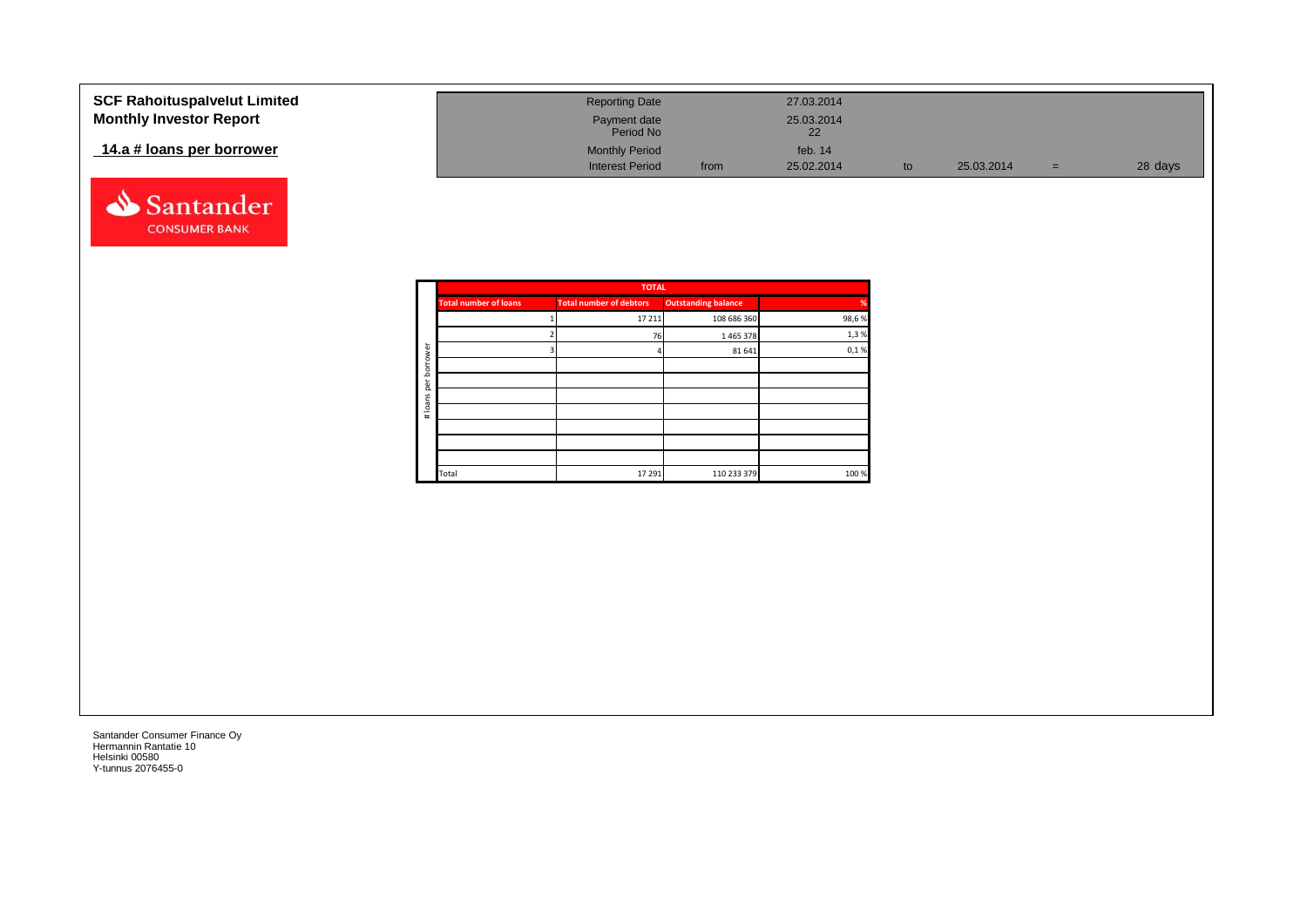| <b>SCF Rahoituspalvelut Limited</b> | <b>Reporting Date</b>     |      | 27.03.2014       |    |            |     |         |
|-------------------------------------|---------------------------|------|------------------|----|------------|-----|---------|
| <b>Monthly Investor Report</b>      | Payment date<br>Period No |      | 25.03.2014<br>22 |    |            |     |         |
| 15.a Amortization Profile           | <b>Monthly Period</b>     |      | feb. $14$        |    |            |     |         |
|                                     | <b>Interest Period</b>    | from | 25.02.2014       | to | 25.03.2014 | $=$ | 28 days |



|                 |                        |                        | <b>TOTAL</b>        |                 |        |            |
|-----------------|------------------------|------------------------|---------------------|-----------------|--------|------------|
| <b>Period</b>   | <b>Opening Balance</b> | <b>Closing Balance</b> | <b>Amortization</b> | <b>Interest</b> | Yield  | Percentage |
|                 |                        |                        |                     |                 |        |            |
|                 | 110 233 379            | 105 108 035            | 5 125 344           | 445 396         | 2,38%  | 7,23 %     |
|                 | 105 108 035            | 100 015 610            | 5 092 425           | 426 366         | 2,39%  | 6,88%      |
|                 | 100 015 610            | 95 056 876             | 4 9 58 7 34         | 407 139         | 2,39%  | 6,54 %     |
|                 | 95 056 876             | 89 992 321             | 5 0 6 4 5 5 5       | 388 413         | 2,40%  | 6,19%      |
|                 | 89 992 321             | 85 167 505             | 4824816             | 369 331         | 2,41%  | 5,86 %     |
|                 | 85 167 505             | 80 537 797             | 4 629 708           | 351087          | 2,43%  | 5,54 %     |
|                 | 80 537 797             | 75 902 195             | 4 635 602           | 333 256         | 2,43%  | 5,22 %     |
|                 | 75 902 195             | 71 575 423             | 4 3 2 6 7 7 2       | 315 623         | 2,45 % | 4,92%      |
|                 | 71 575 423             | 67 251 354             | 4 3 2 4 0 6 9       | 298 908         | 2,46 % | 4,63%      |
| 10 <sup>1</sup> | 67 251 354             | 63 187 888             | 4 0 63 4 66         | 281 989         | 2,47%  | 4,35 %     |
| 11              | 63 187 888             | 59 080 855             | 4 107 032           | 265 944         | 2,48%  | 4,06%      |
| 12              | 59 080 855             | 55 101 224             | 3 979 632           | 249 909         | 2,49%  | 3,79%      |
| 13              | 55 101 224             | 51 471 656             | 3 629 567           | 234 031         | 2,50%  | 3,54 %     |
| 14              | 51 471 656             | 47 955 612             | 3 5 1 6 0 4 5       | 219 098         | 2,50%  | 3,30 %     |
| 15              | 47 955 612             | 44 471 534             | 3 484 078           | 204 518         | 2,51%  | 3,06 %     |
| 16              | 44 471 534             | 41 220 010             | 3 2 5 1 5 2 3       | 190 060         | 2,51%  | 2,84 %     |
| 17              | 41 220 010             | 38 145 850             | 3 074 160           | 176 437         | 2,52%  | 2,62%      |
| 18              | 38 145 850             | 35 015 656             | 3 130 195           | 163 255         | 2,52%  | 2,41%      |
| 19              | 35 015 656             | 32 174 219             | 2 841 437           | 149 876         | 2,52%  | 2,21%      |
| 20              | 32 174 219             | 29 443 385             | 2 730 833           | 137 746         | 2,52%  | 2,03%      |
|                 |                        |                        |                     |                 |        |            |
|                 |                        |                        |                     |                 |        |            |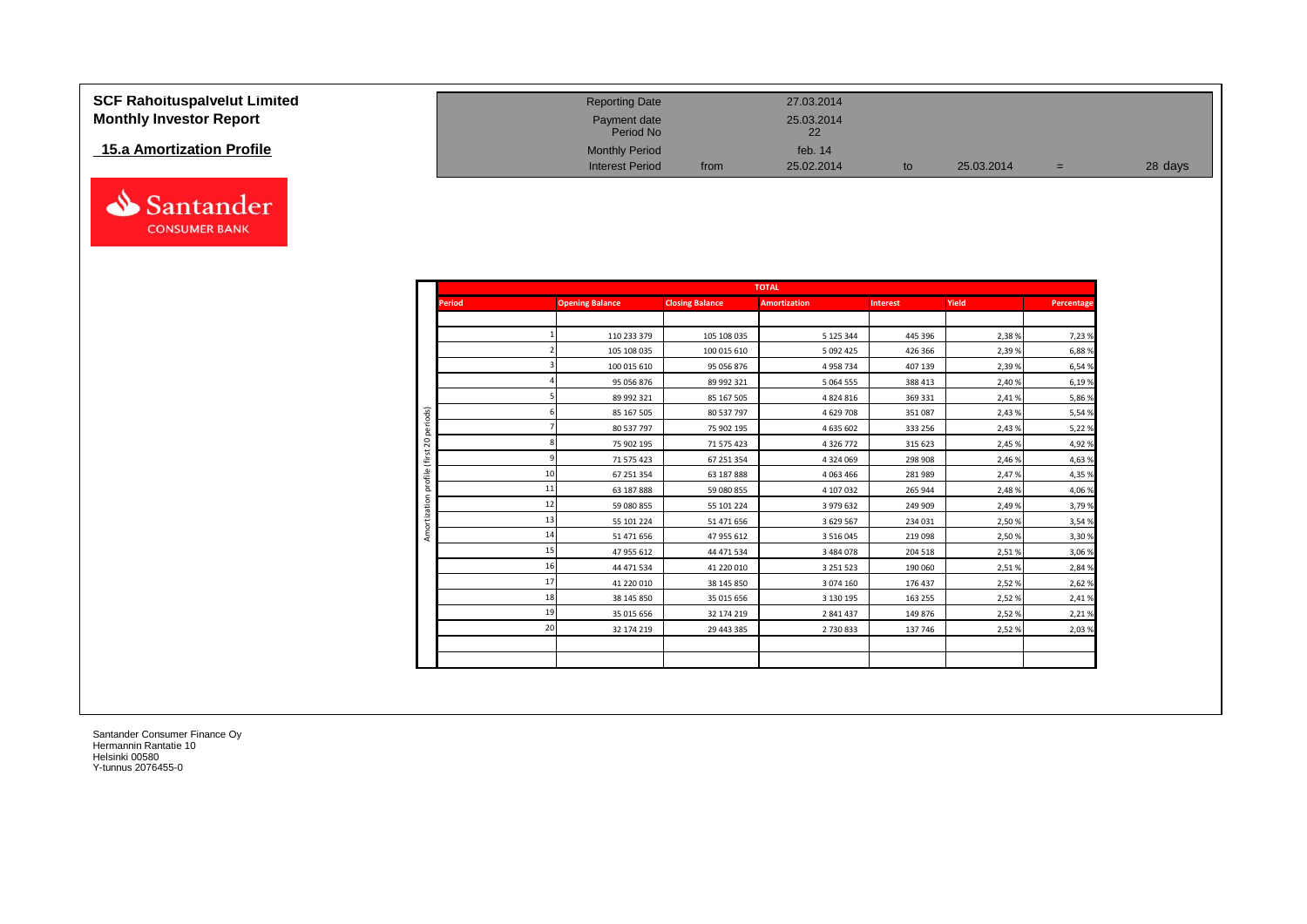| <b>SCF Rahoituspalvelut Limited</b><br><b>Monthly Investor Report</b> |                |                          |                  | <b>Reporting Date</b><br>Payment date<br>Period No |                                  | 27.03.2014<br>25.03.2014<br>22          |    |            |     |         |
|-----------------------------------------------------------------------|----------------|--------------------------|------------------|----------------------------------------------------|----------------------------------|-----------------------------------------|----|------------|-----|---------|
| 16.a Payment Holidays                                                 |                |                          |                  | <b>Monthly Period</b><br><b>Interest Period</b>    | from                             | feb. 14<br>25.02.2014                   | to | 25.03.2014 | $=$ | 28 days |
| Santander                                                             |                |                          |                  |                                                    |                                  |                                         |    |            |     |         |
| <b>CONSUMER BANK</b>                                                  |                |                          |                  | <b>TOTAL</b>                                       |                                  |                                         |    |            |     |         |
|                                                                       |                |                          |                  |                                                    |                                  |                                         |    |            |     |         |
|                                                                       |                | <b>Period</b><br>201 205 | <b>No</b><br>107 | <b>Number of periods granted</b><br>146            | <b>Sum of Payments</b><br>40 046 | <b>Closing Balance</b><br>1 3 1 2 2 0 4 |    |            |     |         |
|                                                                       |                | 201 206                  | 156              | 231                                                | 62 0 22                          | 1640795                                 |    |            |     |         |
|                                                                       |                | 201 207                  | 159              | 237                                                | 71 630                           | 2 0 3 2 6 8                             |    |            |     |         |
|                                                                       |                | 201 208                  | 133              | 183                                                | 51859                            | 1 566 704                               |    |            |     |         |
|                                                                       |                | 201 209                  | 109              | 156                                                | 43 917                           | 1 0 8 5 1 9 0                           |    |            |     |         |
|                                                                       |                | 201 210                  | 89               | 138                                                | 38 653                           | 998 306                                 |    |            |     |         |
|                                                                       |                | 201 211                  | 88               | 132                                                | 34 697                           | 933 247                                 |    |            |     |         |
|                                                                       |                | 201 212                  | 143              | 183                                                | 47 263                           | 1 3 6 4 7 4 3                           |    |            |     |         |
|                                                                       | Paymet Holiday | 201 301                  | 116              | 167                                                | 56 307                           | 1 2 5 6 4 3 2                           |    |            |     |         |
|                                                                       |                | 201 302                  | 122              | 175                                                | 49 4 84                          | 1 307 946                               |    |            |     |         |
|                                                                       |                | 201 303                  | 123              | 166                                                | 48 650                           | 1 409 025                               |    |            |     |         |
|                                                                       |                | 201 304                  | 85<br>84         | 117<br>116                                         | 31782<br>32 120                  | 770 640<br>757 900                      |    |            |     |         |
|                                                                       |                | 201 305<br>201 306       | 101              | 142                                                | 43 497                           | 1 040 461                               |    |            |     |         |
|                                                                       |                | 201 307                  | 126              | 164                                                | 46 698                           | 1 241 172                               |    |            |     |         |
|                                                                       |                | 201 308                  | 104              | 140                                                | 44 253                           | 1 0 9 0 3 2 1                           |    |            |     |         |
|                                                                       |                | 201 309                  | 56               | 73                                                 | 19 9 35                          | 466 112                                 |    |            |     |         |
|                                                                       |                | 201 310                  | 43               | 59                                                 | 17550                            | 359 981                                 |    |            |     |         |
|                                                                       |                | 201311                   | 57               | 85                                                 | 25 20 1                          | 502891,47                               |    |            |     |         |
|                                                                       |                | 201312                   | 81               | 96                                                 | 27827                            | 627 296                                 |    |            |     |         |
|                                                                       |                | 201 401                  | 71               | 106                                                | 33 889                           | 648914,36                               |    |            |     |         |
|                                                                       |                | 201 402                  | 71               | 100                                                | 30 442                           | 675 522                                 |    |            |     |         |
|                                                                       |                |                          |                  |                                                    |                                  |                                         |    |            |     |         |
|                                                                       |                | Total                    | 2 2 2 4          | 3 1 1 2                                            | 897 723                          | 23 088 484                              |    |            |     |         |
|                                                                       |                |                          |                  |                                                    |                                  |                                         |    |            |     |         |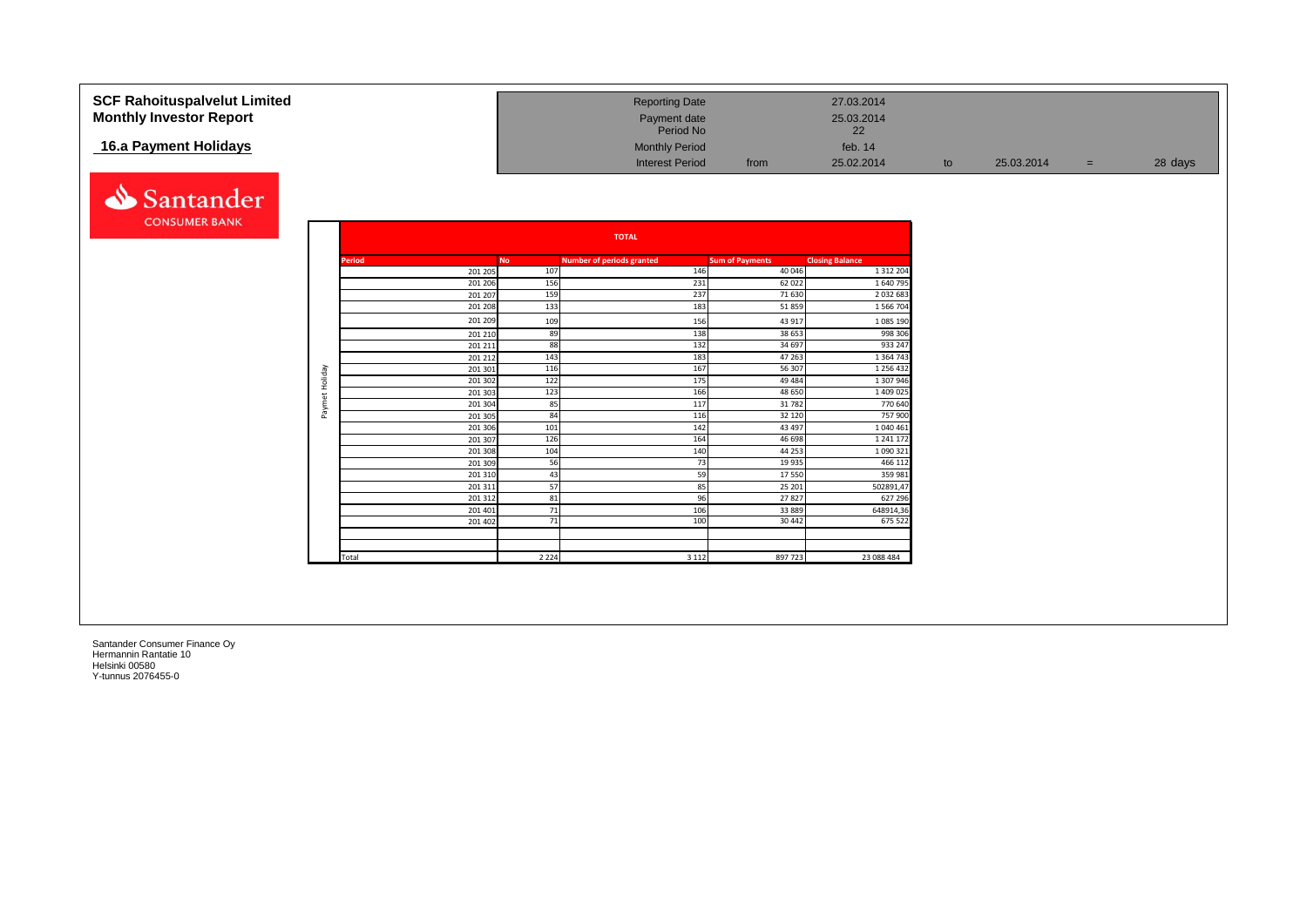| <b>SCF Rahoituspalvelut Limited</b> |              |        |                     |   | <b>Reporting Date</b>      |      | 27.03.2014 |    |            |     |         |
|-------------------------------------|--------------|--------|---------------------|---|----------------------------|------|------------|----|------------|-----|---------|
| <b>Monthly Investor Report</b>      |              |        |                     |   | Payment date               |      | 25.03.2014 |    |            |     |         |
|                                     |              |        |                     |   | Period No                  |      | 22         |    |            |     |         |
| 17.a Restructured Loans             |              |        |                     |   | <b>Monthly Period</b>      |      | feb. 14    |    |            |     |         |
|                                     |              |        |                     |   |                            |      |            |    |            |     |         |
|                                     |              |        |                     |   | <b>Interest Period</b>     | from | 25.02.2014 | to | 25.03.2014 | $=$ | 28 days |
|                                     |              |        |                     |   |                            |      |            |    |            |     |         |
| Santander                           |              |        |                     |   |                            |      |            |    |            |     |         |
| <b>CONSUMER BANK</b>                |              |        |                     |   |                            |      |            |    |            |     |         |
|                                     |              |        | <b>TOTAL</b>        |   |                            |      |            |    |            |     |         |
|                                     |              |        |                     |   |                            |      |            |    |            |     |         |
|                                     |              | Period | <b>No</b><br>201205 |   | <b>Outstanding Balance</b> |      |            |    |            |     |         |
|                                     |              |        | 201206              |   |                            |      |            |    |            |     |         |
|                                     |              |        | 201207              |   |                            |      |            |    |            |     |         |
|                                     |              |        | 201208              |   |                            |      |            |    |            |     |         |
|                                     |              |        | 201209              |   |                            |      |            |    |            |     |         |
|                                     |              |        | 201210              |   |                            |      |            |    |            |     |         |
|                                     |              |        | 201211              |   |                            |      |            |    |            |     |         |
|                                     |              |        | 201212              |   |                            |      |            |    |            |     |         |
|                                     |              |        | 201 301<br>201 302  |   |                            |      |            |    |            |     |         |
|                                     |              |        | 201 303             |   |                            |      |            |    |            |     |         |
|                                     | Restructured |        | 201 304             |   |                            |      |            |    |            |     |         |
|                                     |              |        | 201 305             |   |                            |      |            |    |            |     |         |
|                                     |              |        | 201 306             |   |                            |      |            |    |            |     |         |
|                                     |              |        | 201 307             |   |                            |      |            |    |            |     |         |
|                                     |              |        | 201 308             |   |                            |      |            |    |            |     |         |
|                                     |              |        | 201 309<br>201 310  |   | 14 6 27                    |      |            |    |            |     |         |
|                                     |              |        | 201 311             |   |                            |      |            |    |            |     |         |
|                                     |              |        | 201 312             |   |                            |      |            |    |            |     |         |
|                                     |              |        | 201 401             |   |                            |      |            |    |            |     |         |
|                                     |              |        | 201 402             |   | 21 3 92                    |      |            |    |            |     |         |
|                                     |              |        |                     |   |                            |      |            |    |            |     |         |
|                                     |              | Total  |                     | 2 | 36 019                     |      |            |    |            |     |         |
|                                     |              |        |                     |   |                            |      |            |    |            |     |         |
|                                     |              |        |                     |   |                            |      |            |    |            |     |         |
|                                     |              |        |                     |   |                            |      |            |    |            |     |         |
|                                     |              |        |                     |   |                            |      |            |    |            |     |         |
|                                     |              |        |                     |   |                            |      |            |    |            |     |         |
|                                     |              |        |                     |   |                            |      |            |    |            |     |         |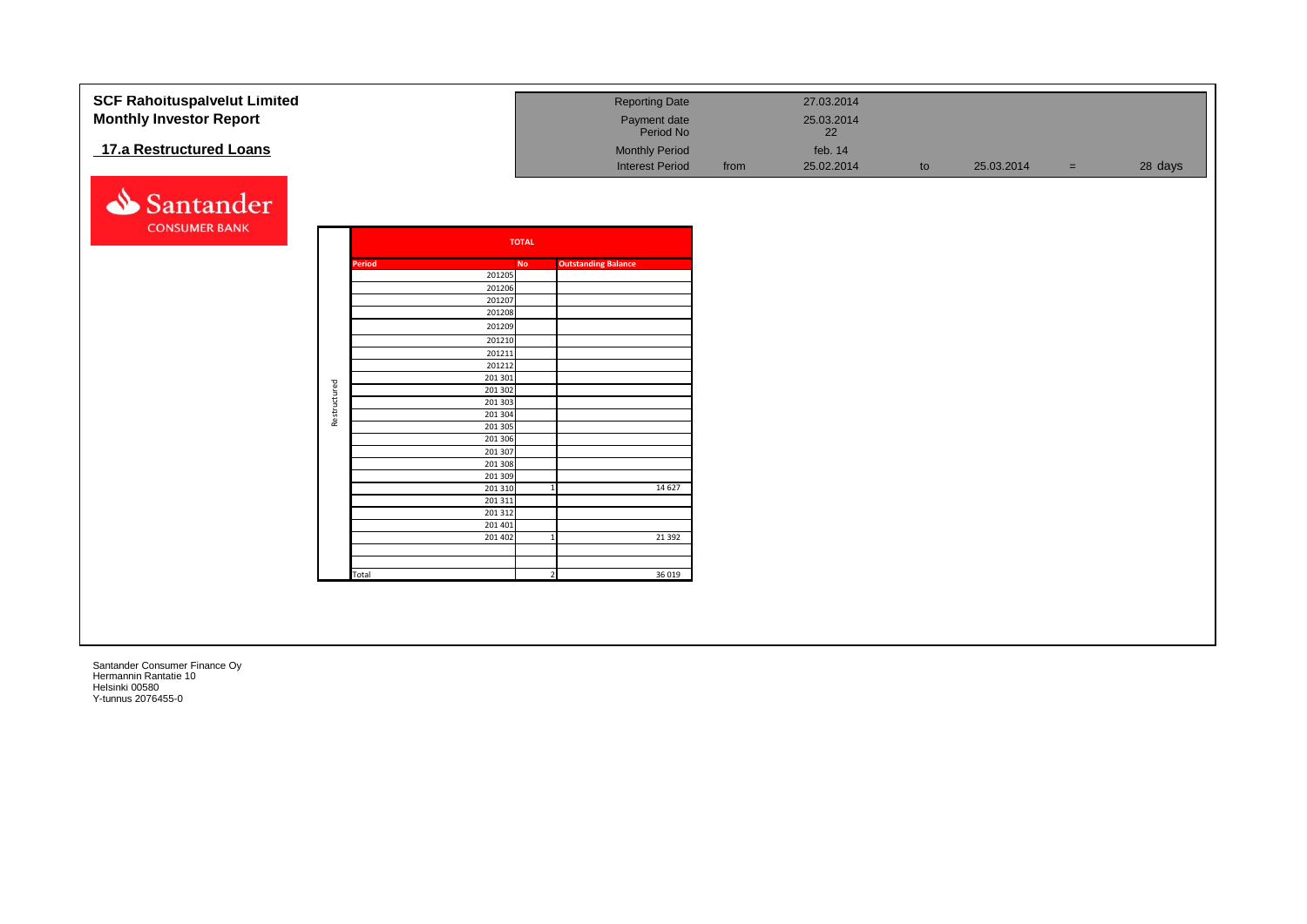| <b>SCF Rahoituspalvelut Limited</b> | <b>Reporting Date</b>     |      | 27.03.2014 |    |            |     |         |
|-------------------------------------|---------------------------|------|------------|----|------------|-----|---------|
| <b>Monthly Investor Report</b>      | Payment date<br>Period No |      | 25.03.2014 |    |            |     |         |
| 18. Defaults, recoveries and loss   | <b>Monthly Period</b>     |      | feb. 14    |    |            |     |         |
|                                     | <b>Interest Period</b>    | from | 25.02.2014 | to | 25.03.2014 | $=$ | 28 days |



|                        |                | <b>Recovery</b> |                   |                   |         |                   |                   |             |                   |                   |         |                   |                   |         |  |  |
|------------------------|----------------|-----------------|-------------------|-------------------|---------|-------------------|-------------------|-------------|-------------------|-------------------|---------|-------------------|-------------------|---------|--|--|
|                        |                | Quarter         |                   | 20123             |         |                   | 20124             |             |                   | 20131             |         |                   | 20132             |         |  |  |
| <b>Default Quarter</b> | <b>Default</b> | No Of Loans     |                   | Cum.              |         |                   | Cum.              |             |                   | Cum.              |         |                   | Cum.              |         |  |  |
|                        | Amount         |                 | <b>Recoveries</b> | <b>Recoveries</b> | Loss    | <b>Recoveries</b> | <b>Recoveries</b> | <b>Loss</b> | <b>Recovories</b> | <b>Recoveries</b> | Loss    | <b>Recovories</b> | <b>Recoveries</b> | Loss    |  |  |
| 20123                  | 262 036        | 23              |                   |                   | 262 036 | 120 305           | 120 305           | 141 731     | 57 157            | 177 462           | 84 574  | 1 2 2 2           | 178 684           | 83 352  |  |  |
| 20124                  | 669 041        |                 |                   |                   |         | 270 399           | 270 399           | 398 642     | 147 531           | 417 930           | 251 111 | 30 586            | 448 516           | 220 525 |  |  |
| 20131                  | 449726         |                 |                   |                   |         |                   |                   |             | 209 334           | 209 334           | 240 392 | 94 544            | 303 878           | 145 848 |  |  |
| 20132                  | 518760         |                 |                   |                   |         |                   |                   |             |                   |                   |         | 150 050           | 150 050           | 368 710 |  |  |
| 20133                  | 455 184        |                 |                   |                   |         |                   |                   |             |                   |                   |         |                   |                   |         |  |  |
| 20134                  | 358 911        |                 |                   |                   |         |                   |                   |             |                   |                   |         |                   |                   |         |  |  |
| 2014 1                 | 242 866        |                 |                   |                   |         |                   |                   |             |                   |                   |         |                   |                   |         |  |  |

|                        |                | <b>Recovery</b><br>Quarter |                   | 20133                     |             |                   | 20134             |         | 2014 Q1           |                    |             |  |
|------------------------|----------------|----------------------------|-------------------|---------------------------|-------------|-------------------|-------------------|---------|-------------------|--------------------|-------------|--|
| <b>Default Quarter</b> | <b>Default</b> | No Of Loans                | <b>Recovories</b> | Cum.<br><b>Recoveries</b> |             | <b>Recovories</b> | Cum.              |         | <b>Recovories</b> | <b>Cum.Recovor</b> |             |  |
|                        | <b>Amount</b>  |                            |                   |                           | <b>Loss</b> |                   | <b>Recoveries</b> | Loss    |                   | ies                | <b>Loss</b> |  |
| 20123                  | 262 036        | 23                         | 1 313             | 179 997                   | 82 039      | 3681              | 183 678           | 78 358  | 953               | 184 631            | 77 406      |  |
| 20124                  | 669 041        | 51                         | 5 2 9 7           | 453 812                   | 215 229     | 102 279           | 556 091           | 112 950 | 1059              | 557 150            | 111 891     |  |
| 20131                  | 449 726        | 54                         | 3822              | 307 700                   | 142 026     | 12 941            | 320 640           | 129 086 | 7417              | 328 058            | 121 668     |  |
| 2013 2                 | 518760         | 47                         | 20 083            | 170 133                   | 348 627     | 61 047            | 231 180           | 287 580 | 2607              | 233 787            | 284 972     |  |
| 20133                  | 455 184        | 58                         | 104 953           | 104 953                   | 350 230     | 123 100           | 228 053           | 227 131 | 10 4 76           | 238 529            | 216 655     |  |
| 20134                  | 358 911        | 51                         |                   |                           |             | 132 694           | 132 694           | 226 217 | 77416             | 210 110            | 148 801     |  |
| 2014 1                 | 242 866        | 41                         |                   |                           |             |                   |                   |         | 67 196            | 67 196             | 175 670     |  |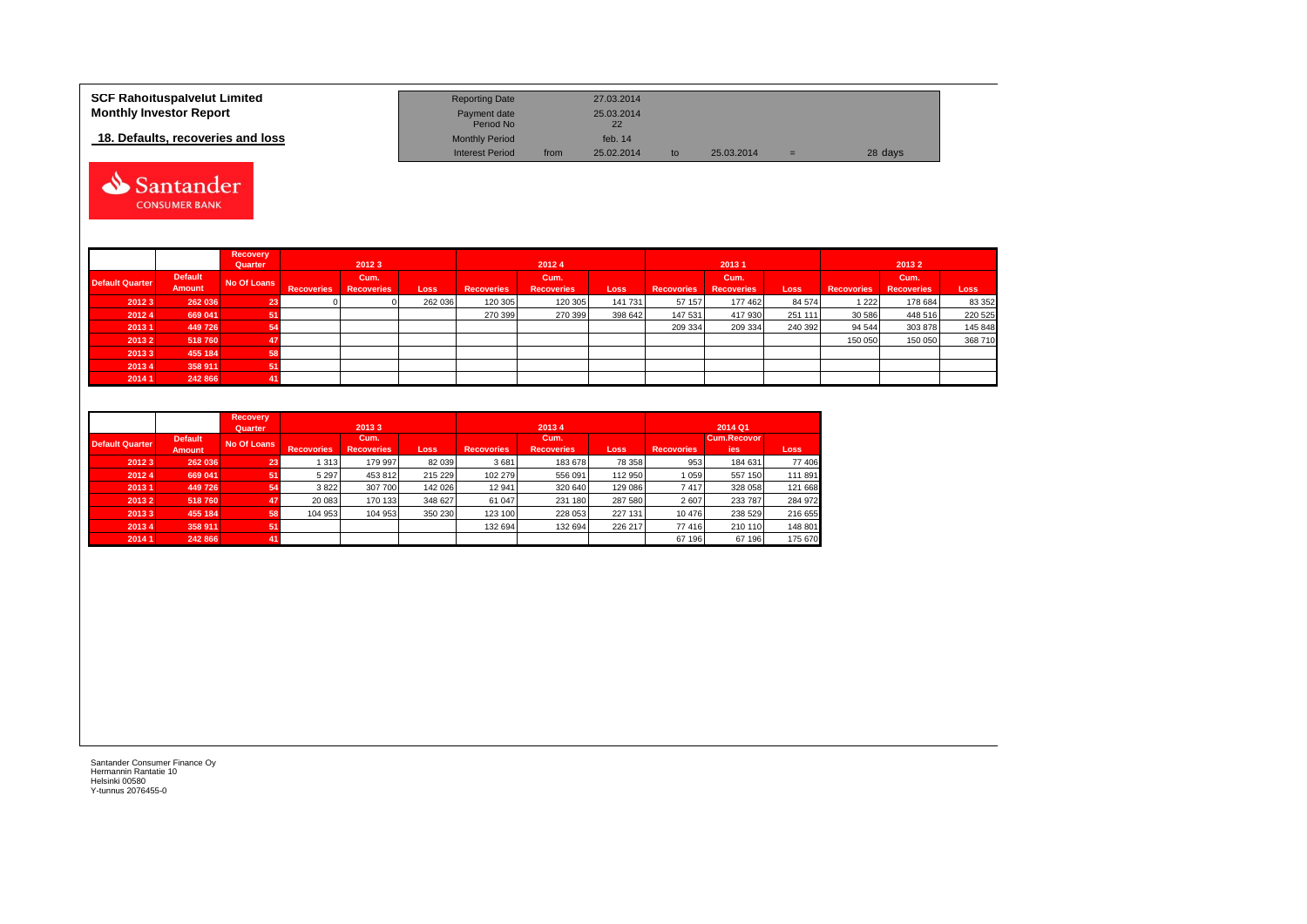| <b>SCF Rahoituspalvelut Limited</b><br><b>Monthly Investor Report</b>                                                                                                                                                                                                |                                                                         | <b>Reporting Date</b><br>Payment date<br>Period No                                                                | 27.03.2014<br>25.03.2014<br>22 |    |            |     |         |
|----------------------------------------------------------------------------------------------------------------------------------------------------------------------------------------------------------------------------------------------------------------------|-------------------------------------------------------------------------|-------------------------------------------------------------------------------------------------------------------|--------------------------------|----|------------|-----|---------|
| 19. Priority of Payments                                                                                                                                                                                                                                             |                                                                         | <b>Monthly Period</b><br><b>Interest Period</b><br>from                                                           | feb. 14<br>25.02.2014          | to | 25.03.2014 | $=$ | 28 days |
| N<br>Santander<br><b>CONSUMER BANK</b>                                                                                                                                                                                                                               |                                                                         |                                                                                                                   |                                |    |            |     |         |
| <b>Purchaser Priority of Payments</b>                                                                                                                                                                                                                                |                                                                         |                                                                                                                   |                                |    |            |     |         |
| Purchaser Available Distribution Amount                                                                                                                                                                                                                              | $+$                                                                     | 9 393 441,62 EUR                                                                                                  |                                |    |            |     |         |
| Senior Expenses                                                                                                                                                                                                                                                      |                                                                         | 1 291,67 EUR                                                                                                      |                                |    |            |     |         |
| Servicing Fee                                                                                                                                                                                                                                                        |                                                                         | 64 941,77 EUR                                                                                                     |                                |    |            |     |         |
| Interest on Loan to Issuer                                                                                                                                                                                                                                           |                                                                         | 505 830,18 EUR                                                                                                    |                                |    |            |     |         |
| Principal on Loan to Issuer                                                                                                                                                                                                                                          |                                                                         | 8 821 378,00 EUR                                                                                                  |                                |    |            |     |         |
| Principal on Purchaser Subordinated Loan                                                                                                                                                                                                                             | $\overline{a}$                                                          | <b>EUR</b><br>$\sim$                                                                                              |                                |    |            |     |         |
| <b>Issuer Priority of Payments</b><br><b>Issuer Available Distribution Amount</b><br>Senior Expenses<br>Net Swap Payments<br>Interest Notes Class A<br>Payments to Liquidity Provider<br>Principal Payments on Class A                                               | $+$                                                                     | 12 900 125,72 EUR<br>1 083,34 EUR<br>117356,2015 EUR<br>36 216,00 EUR<br><b>EUR</b><br>$\sim$<br>8 821 378,00 EUR |                                |    |            |     |         |
| <b>Interest Notes Class B</b>                                                                                                                                                                                                                                        |                                                                         | 81 909,00 EUR                                                                                                     |                                |    |            |     |         |
| Principal Payments Class B                                                                                                                                                                                                                                           |                                                                         | <b>EUR</b><br>$\mathcal{L}_{\mathcal{A}}$                                                                         |                                |    |            |     |         |
| Payments to Reserve Fund                                                                                                                                                                                                                                             |                                                                         | 3 307 013,07 EUR                                                                                                  |                                |    |            |     |         |
| Interest Issuer Subordinated Loan                                                                                                                                                                                                                                    |                                                                         | 8 950,57 EUR                                                                                                      |                                |    |            |     |         |
| Principal Issuer Subordinated Loan                                                                                                                                                                                                                                   |                                                                         | 264 641,34 EUR                                                                                                    |                                |    |            |     |         |
| <b>Termination Payment Swap Counterparty</b>                                                                                                                                                                                                                         | $\overline{a}$                                                          | <b>EUR</b><br>$\sim$                                                                                              |                                |    |            |     |         |
| Payment to Purchaser                                                                                                                                                                                                                                                 |                                                                         | 261 578,21 EUR                                                                                                    |                                |    |            |     |         |
| <b>Purchaser Priority of Payments: Second Pass</b><br>Available Distribution Amount<br>Servicer Advance Fund Replenishment<br>Interest on Purchaser Subordinated Loan (SAF)<br>Principal on Purchaser Subordinated Loan (SAF)<br>Payment of residual funds to Seller | $+$<br>$\overline{\phantom{a}}$<br>$\overline{\phantom{a}}$<br>$\equiv$ | 261 578,21 EUR<br><b>EUR</b><br>$\sim$<br>250,60 EUR<br><b>EUR</b><br>$\overline{\phantom{a}}$<br>261 327,61 EUR  |                                |    |            |     |         |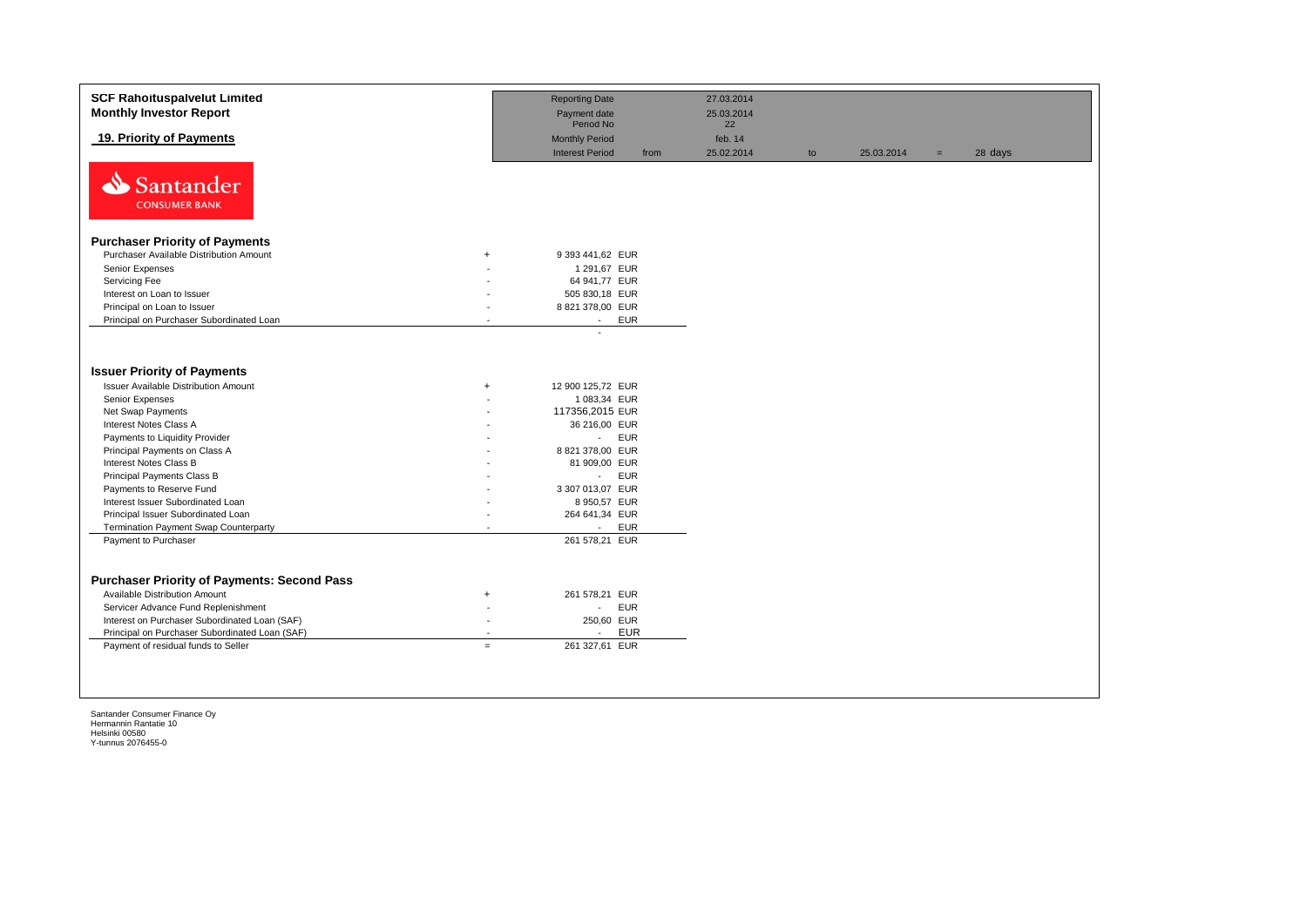| <b>SCF Rahoituspalvelut Limited</b><br><b>Monthly Investor Report</b><br>20. Transaction Costs |                                        | <b>Reporting Date</b><br>Payment date<br>Period No<br><b>Monthly Period</b> | 27.03.2014<br>25.03.2014<br>22<br>feb. 14 |                   |         |
|------------------------------------------------------------------------------------------------|----------------------------------------|-----------------------------------------------------------------------------|-------------------------------------------|-------------------|---------|
| Santander<br><b>CONSUMER BANK</b>                                                              |                                        | <b>Interest Period</b><br>from                                              | 25.02.2014<br>to                          | 25.03.2014<br>$=$ | 28 days |
| <b>Transaction Costs</b>                                                                       | <b>All Notes</b>                       | <b>Class A</b>                                                              | Class B                                   |                   |         |
| Senior Expenses                                                                                | 1 291,67 EUR                           |                                                                             |                                           |                   |         |
| Interest accrued for the Period                                                                | 118 125,00 EUR                         | 36 216,00 EUR                                                               | 81 909,00 EUR                             |                   |         |
| Cumulative Interest accrued                                                                    | 6 692 678.00 EUR                       | 4720 502.00 EUR                                                             | 1 972 176,00 EUR                          |                   |         |
| <b>Interest Payments</b>                                                                       | 118 125,00 EUR                         | 36 216,00 EUR                                                               | 81 909,00 EUR                             |                   |         |
| <b>Cumulative Interest Payments</b>                                                            | 6 692 678,00 EUR                       | 4 720 502,00 EUR                                                            | 1 972 176,00 EUR                          |                   |         |
| Interest accrued on Subordinated Loans for the Period                                          | 273 842,51 EUR                         |                                                                             |                                           |                   |         |
| Cumulative Interest accrued on Subordinated Loans                                              | 4 319 234,20 EUR                       |                                                                             |                                           |                   |         |
| Interest Payments on Subordinated Loans                                                        | 273 842,51 EUR                         |                                                                             |                                           |                   |         |
| Cumulative Interest Payments on Subordinated Loans                                             | 4 319 234,20 EUR                       |                                                                             |                                           |                   |         |
| Unpaid Interest for the Period                                                                 | <b>EUR</b><br>$\overline{\phantom{a}}$ |                                                                             |                                           |                   |         |
| <b>Cumulative Unpaid Interest</b>                                                              | <b>EUR</b><br>$\sim$                   |                                                                             |                                           |                   |         |
|                                                                                                |                                        |                                                                             |                                           |                   |         |
|                                                                                                |                                        |                                                                             |                                           |                   |         |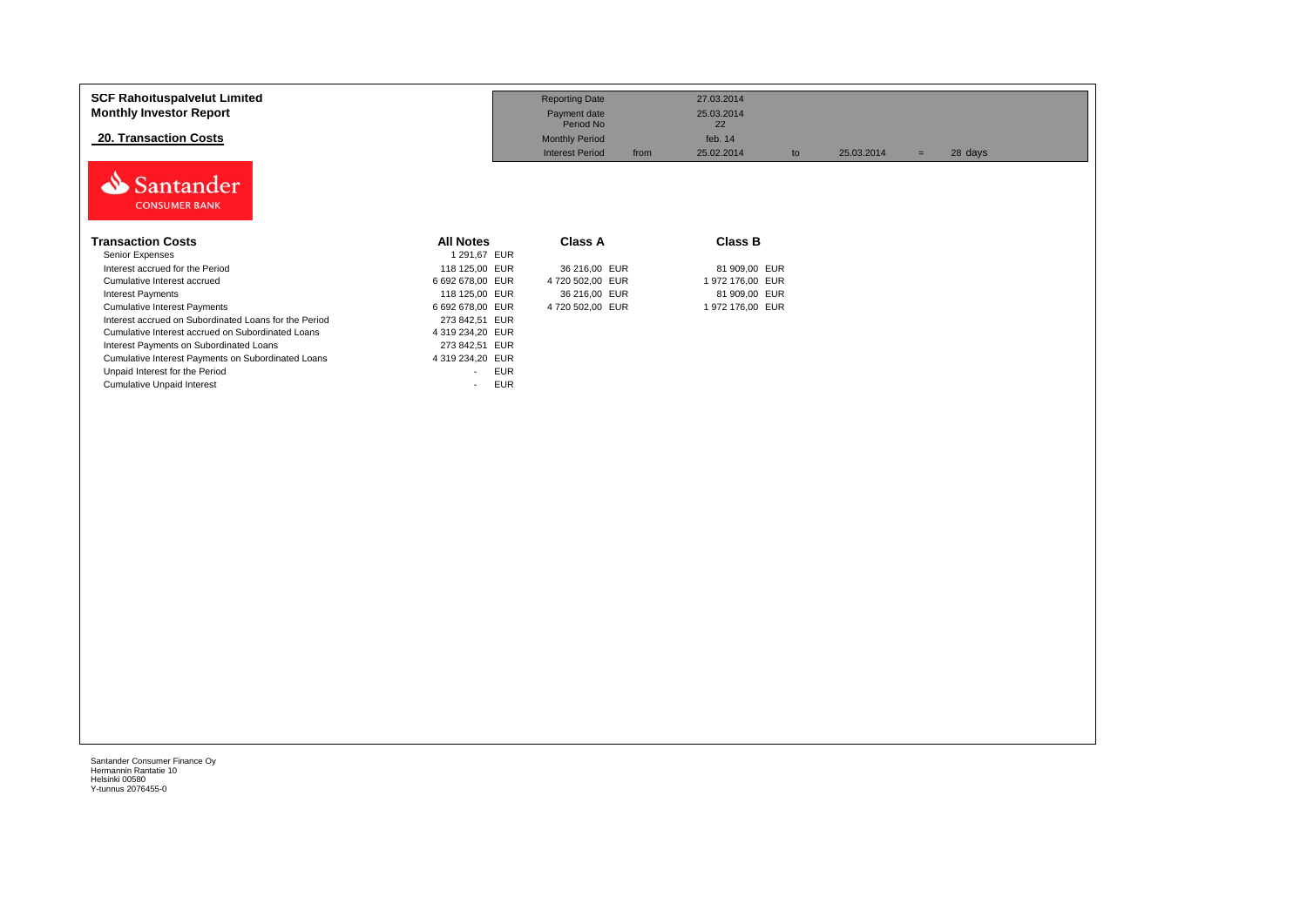| <b>SCF Rahoituspalvelut Limited</b><br><b>Monthly Investor Report</b>                                                                                                                                                   |                                                                                                                           | <b>Reporting Date</b><br>Payment date<br>Period No |      | 27.03.2014<br>25.03.2014<br>22 |    |            |     |         |
|-------------------------------------------------------------------------------------------------------------------------------------------------------------------------------------------------------------------------|---------------------------------------------------------------------------------------------------------------------------|----------------------------------------------------|------|--------------------------------|----|------------|-----|---------|
| 21. Swap Counterparty Data                                                                                                                                                                                              |                                                                                                                           | Monthly Period<br><b>Interest Period</b>           | from | feb. 14<br>25.02.2014          |    | 25.03.2014 |     | 28 days |
| Santander<br><b>CONSUMER BANK</b>                                                                                                                                                                                       |                                                                                                                           |                                                    |      |                                | to |            | $=$ |         |
| <b>Swap Counterparty Data</b><br>Swap Counterparty Provider<br>Swap Rating Trigger Breach<br>Swap Collateral posted                                                                                                     | Banco Santander SA<br>yes<br>635 199 EUR                                                                                  | Based on calculations as of 14th March 2014        |      |                                |    |            |     |         |
| <b>Swap Data</b><br>Swap Type<br>Swap Average Performing Balance<br>1M Euribor (Notes, Swap)<br>Gross Amount Due to Swap Counterparty<br>Gross Amount Due from Swap Counterparty<br>Net Amount Due to Swap Counterparty | Fixed Floating Interest Rate Swap<br>114 644 726,01 EUR<br>0,2220 %<br>506 913,52 EUR<br>389 557,32 EUR<br>117 356,20 EUR |                                                    |      |                                |    |            |     |         |
|                                                                                                                                                                                                                         |                                                                                                                           |                                                    |      |                                |    |            |     |         |

Helsinki 00580 Y-tunnus 2076455-0